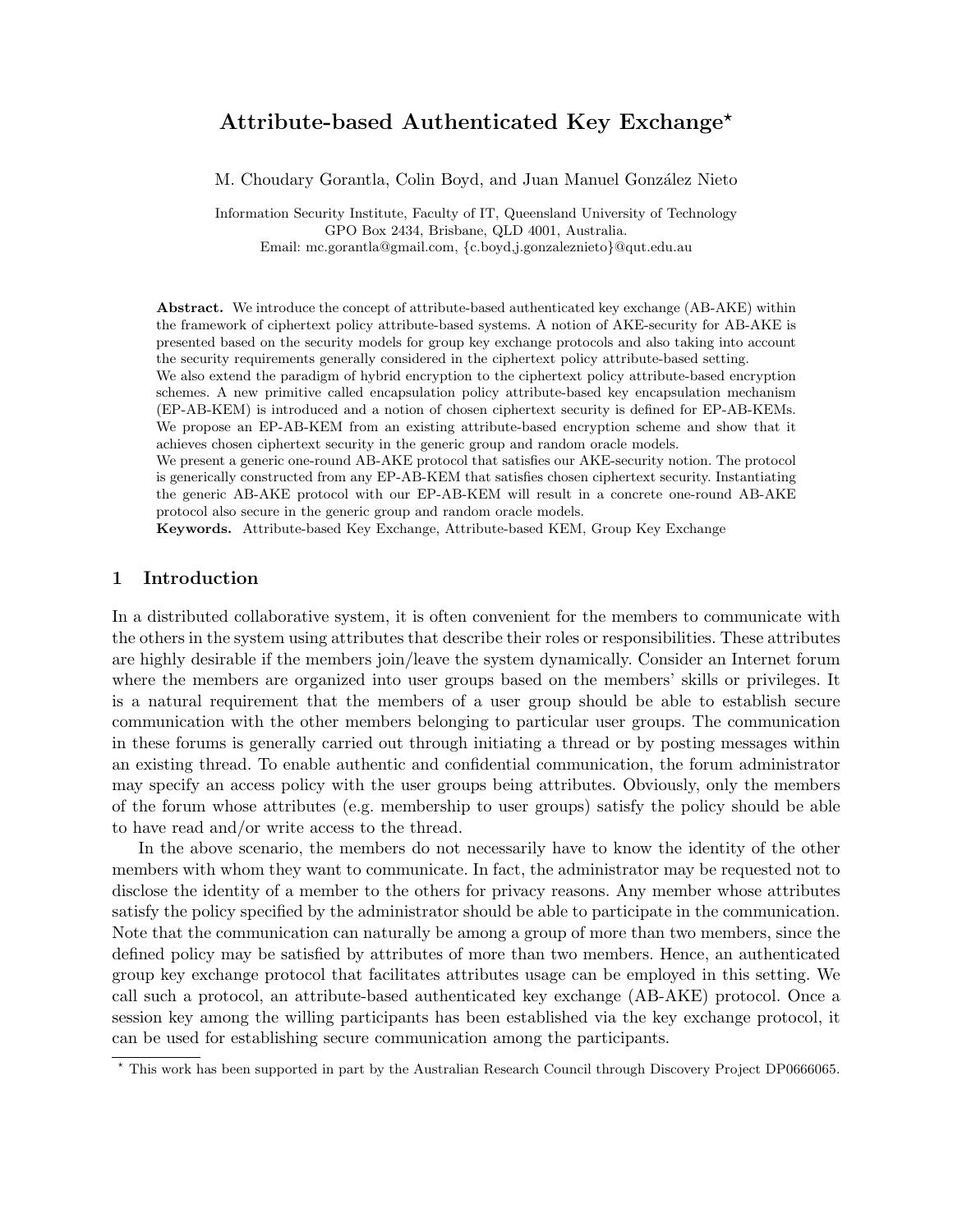We can further envisage applications for AB-AKE in interactive chat rooms and also in organizations with strict hierarchy like the military. In interactive chat rooms, each room may be associated with a policy defined with a set of interests being the attributes. Any member whose interests satisfy the policy of a chat room can have read and/or write access to it. Similarly, a policy over ranks (e.g., Sergeant, Lieutenant, Major, Colonel etc.) as attributes can be specified for the units in the military by another unit at a higher level in the hierarchy. All the units whose attributes satisfy the policy can establish secure communication among themselves through an AB-AKE protocol.

ATTRIBUTE-BASED ENCRYPTION. Sahai and Waters [29] introduced the concept of attribute based encryption (ABE) as an extension to ID-based encryption [7], in which a set of descriptive attributes is regarded as an identity. Goyal et al. [22] further extended the idea of ABE and introduced two variants: key policy attribute based encryption (KP-ABE) and ciphertext policy attribute based encryption (CP-ABE). In a KP-ABE system, the private key of a party is associated with an access policy defined over a set of attributes while the ciphertext is associated with a set of attributes. A ciphertext can be decrypted by a party if the attributes associated with the ciphertext satisfy the policy associated the user's private key. A CP-ABE system can be seen as a complementary form to KP-ABE system, wherein the private key is associated with a set of attributes, while a policy defined over a set of attributes is attached to the ciphertext. A ciphertext can be decrypted by a party if the attributes associated with its private key satisfy the ciphertext's policy.

### 1.1 Contributions

In this paper, we introduce the concept of AB-AKE. We assume that each member willing to participate in an AB-AKE protocol is issued a private key for a set of attributes that he/she possesses. Our modelling of AB-AKE follows the framework of CP-ABE in that the attributes are associated with the private keys. We assume that the members are given an access policy which their attributes have to satisfy for them to participate in the protocol. Alternatively, a common policy may be negotiated by the group members themselves. The protocol takes the access policy as input and computes messages for the other parties. Similar to the CP-ABE systems, we may assume that the policy is attached to the protocol messages in an AB-AKE protocol, although this assumption is not necessary since each member knows the policy at the outset of the protocol. A member whose attributes satisfy the given policy can compute the session key from the incoming messages and (if exists) its own contribution.

While a complementary flavour of AB-AKE can be conceptualized based on KP-ABE systems, we do not explore this direction in this work. For the type of applications that we have discussed earlier, AB-AKE protocols based on CP-ABE systems suit well. AB-AKE can be seen as an extension of group key exchange (GKE) [11, 26, 25] with the additional expressiveness provided by the ciphertext-policy attribute-based systems. We define a notion of authenticated key exchange security (AKE-security) for AB-AKE by adapting a corresponding notion for GKE to the attributebased setting. The property of collusion resistance considered by attribute-based systems [22, 4, 32] is naturally embedded into our AKE-security notion.

We then propose a generic one-round AB-AKE protocol that satisfies our AKE-security notion. The protocol is based on a type of attribute-based key encapsulation mechanism (KEM) that we call encapsulation policy attribute-based KEM (EP-AB-KEM). In an EP-AB-KEM, the attributes are associated to the private key of a party and access policy is attached to the encapsulation. We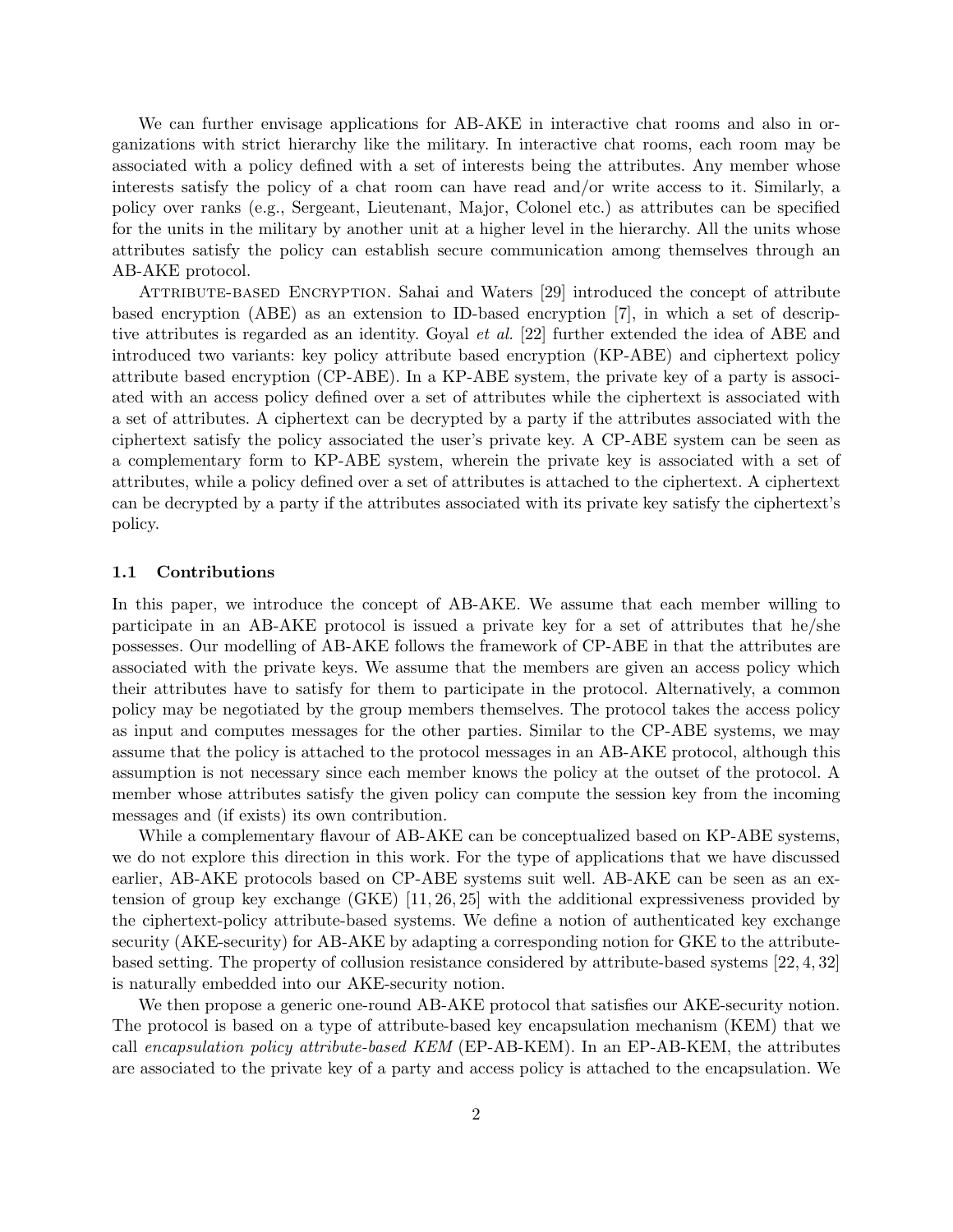define a notion of chosen ciphertext security for EP-AB-KEM based on a corresponding notion considered for CP-ABE schemes.

Our AB-AKE protocol is generic in the sense that it can be instantiated using any EP-AB-KEM that satisfies chosen ciphertext security. We propose a chosen-ciphertext secure EP-AB-KEM based on the CP-ABE scheme of Bethencourt *et al.* [4] and using the generic technique of Boneh *et al.* [9]. While we apply the technique of Boneh *et al.* to the chosen plaintext secure EP-AB-KEM implicit in Bethencourt et al.'s scheme, we also make some non-trivial changes to adapt it to the attributebased setting. The proposed EP-AB-KEM is then proven secure in the generic group and random oracle models. Incidentally, we are the first to model and construct EP-AB-KEMs, which are of independent interest.

Finally, an AB-AKE protocol satisfying our AKE-security provides implicit authentication that is similar to the corresponding notion considered for normal key exchange protocols. Particularly, our AKE-security notion ensures each protocol participant that no other party apart from parties who satisfy the given policy can possibly learn the value of the session key. Note that an EP-AB-KEM cannot achieve this property since it does not provide any sender authentication. Consequently, the receivers in EP-AB-KEM whose attributes satisfy the policy have no way of knowing whether the sender actually satisfies the same policy or not. For example, if we use an EP-AB-KEM in a user group, any one can post a message that is encrypted with the symmetric of the EP-AB-KEM. Alternatively, if the message is encrypted with a session key derived from an AB-AKE protocol the readers will get the assurance that only someone with valid attribute set has posted the message.

Our generic construction of AB-AKE can be seen as an extension of the protocols of Boyd et al. [10] and Gorantla *et al.* [19] to the attribute-based setting. One disadvantage of our protocol is that it cannot provide forward secrecy. However, for some of the applications that we have discussed, forward secrecy may not be necessary. For example, in an Internet forum the administrator may like to moderate the content posted in the user groups or in the military a unit at a higher rank would like to monitor the communication among the units at the same or a lower rank. In such scenarios, an AB-AKE protocol without forward secrecy will be useful since any party with the right attribute set will be able to recover the session key and consequently the messages encrypted with it. Nevertheless, forward secrecy is generally a highly desirable property for key exchange protocols. Hence, we also sketch constructions of AB-AKE protocols that can achieve forward secrecy.

#### 1.2 Related Work

The concept of fuzzy secret handshake proposed by Ateniese et al. [1] seems closely related to our modelling of AB-AKE. However, there are a few important differences: In AB-AKE, we allow policies specified by the members to be very expressive consisting of several threshold gates, while fuzzy secret handshake only considers a single threshold gate. In a (fuzzy) secret handshake protocol, if a member do not satisfy the attributes specified by another member, the attributes of none of the members can be learned by the other member. On the other hand, in an AB-AKE protocol, if a member does not satisfy the policy specified by the other members, the members do not know anything about the attributes of the other members except what can be inferred by the policies attached to the protocol messages. Although both the properties look similar, we emphasize that an AB-AKE protocol would not hide the affiliation of the members even if the protocol was not successful [23]. Note that the property of "affiliation hiding" is the main requirement for (fuzzy)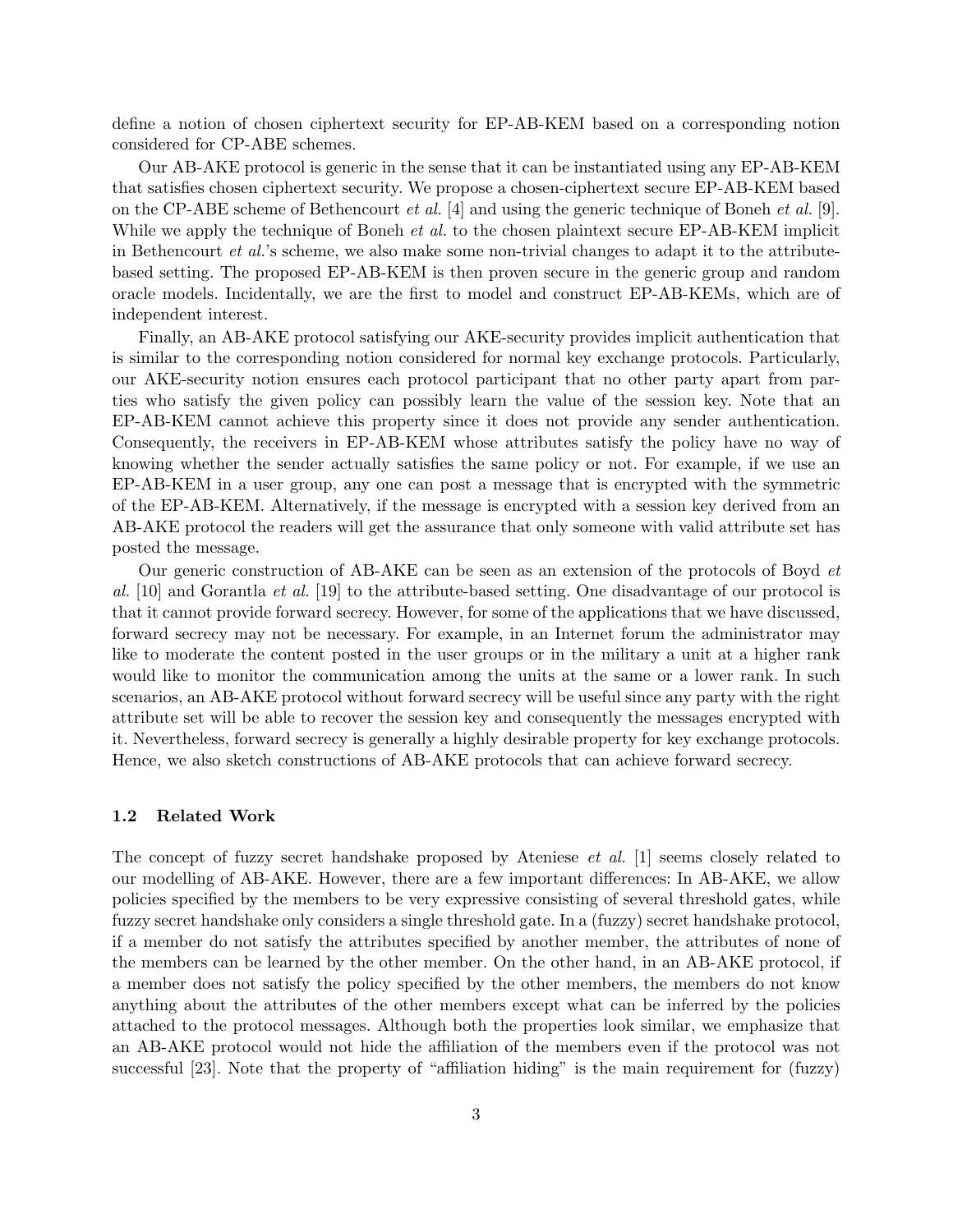secret handshakes. Finally, the fuzzy secret handshake protocol of Ateniese *et al.* considers only two party setting, while our protocol naturally operates in a group setting.

In independent work, Steinwandt and Corona [31] proposed a two-round attribute-based group key exchange protocol that achieves forward secrecy. Their protocol uses the GKE protocol of Bohli et al. [6] as the base protocol and replaces the public key signature scheme in Bohli et al. with an attribute-based signcryption scheme to authenticate the protocol messages. Recently, Birkett and Stebila [5] introduced the concept of predicate-based key exchange which encompasses key policy attribute-based key exchange. However, their security model considers key exchange between only two parties.

### 1.3 Organization

Section 2 presents a security model for EP-AB-KEM and also proposes a chosen ciphertext secure EP-AB-KEM. We first define a security model for AB-AKE in Section 3 and then present a generic one round AB-AKE protocol based on EP-AB-KEM. In Appendix 5, we outline how to construct AB-AKE protocols with forward secrecy. Appendices A, B and C contain preliminaries, proof of the proposed EP-AB-KEM and proof of the generic AB-AKE protocol respectively. We describe the hybrid CP-ABE construction and prove its security in Appendix D.

### 2 Encapsulation Policy Attribute-based KEM

We first give a formal definition of security for EP-AB-KEM. As in the earlier attribute-based systems [22, 4], we review the definition of an access structure and use it in the security model. Later, we present a concrete EP-AB-KEM based on the CP-ABE scheme of Bethencourt et al. [4].

**Definition 1** (Access Structure [2]). Let  $\{U_1, \dots, U_n\}$  be a set of parties. A collection A  $\subseteq$  $2^{\{U_1,\dots,U_n\}}$  is monotone if  $\forall B,C$ : if  $B \in \mathbb{A}$  and  $B \subseteq C$  then  $C \in \mathbb{A}$ . An access structure (respectively, monotone access structure) is a collection (respectively, monotone collection) A of non-empty subsets of  $\{U_1, \dots, U_n\}$ , i.e.,  $\mathbb{A} \subseteq 2^{\{U_1, \dots, U_n\}} \setminus \{\phi\}$ . The sets in  $\mathbb{A}$  are called authorized sets, and the sets not in A are called the unauthorized sets.

In our EP-AB-KEM and later in the protocol, each party is assumed to possess a set of attributes. A policy over a set of attributes is specified through an access structure A. Hence, A contains the authorized sets of attributes i.e.,  $\mathbb{A} \subseteq 2^{\{S_1, \dots, S_n\}} \setminus \{\phi\}$  for a given set of attributes  $\{S_1, \dots, S_n\}$ . As in the CP-ABE of Bethencourt *et al.*, we consider only monotonic access structures. In the rest of the paper, by an access structure we mean a monotonic one.

A EP-AB-KEM consists of five polynomial-time algorithms:

- Setup: takes the security parameter k and the attribute universe description  $\mathbb U$  as inputs. The public parameters PK and the master key MK are the outputs.
- Encapsulation: takes as input the public parameters  $PK$  and an access structure A over the attribute universe U. It outputs an encapsulation  $C$  and a symmetric key  $K$  such that only a user with attributes satisfying  $A$  can recover K from C. Similar to the CP-ABE schemes, we assume that the encapsulation implicitly contains A.
- KeyGen: takes as input the master key  $MK$ , the public parameters PK and a set of attributes S of a user that give a description of the user's private key. The output is the user's private key SK.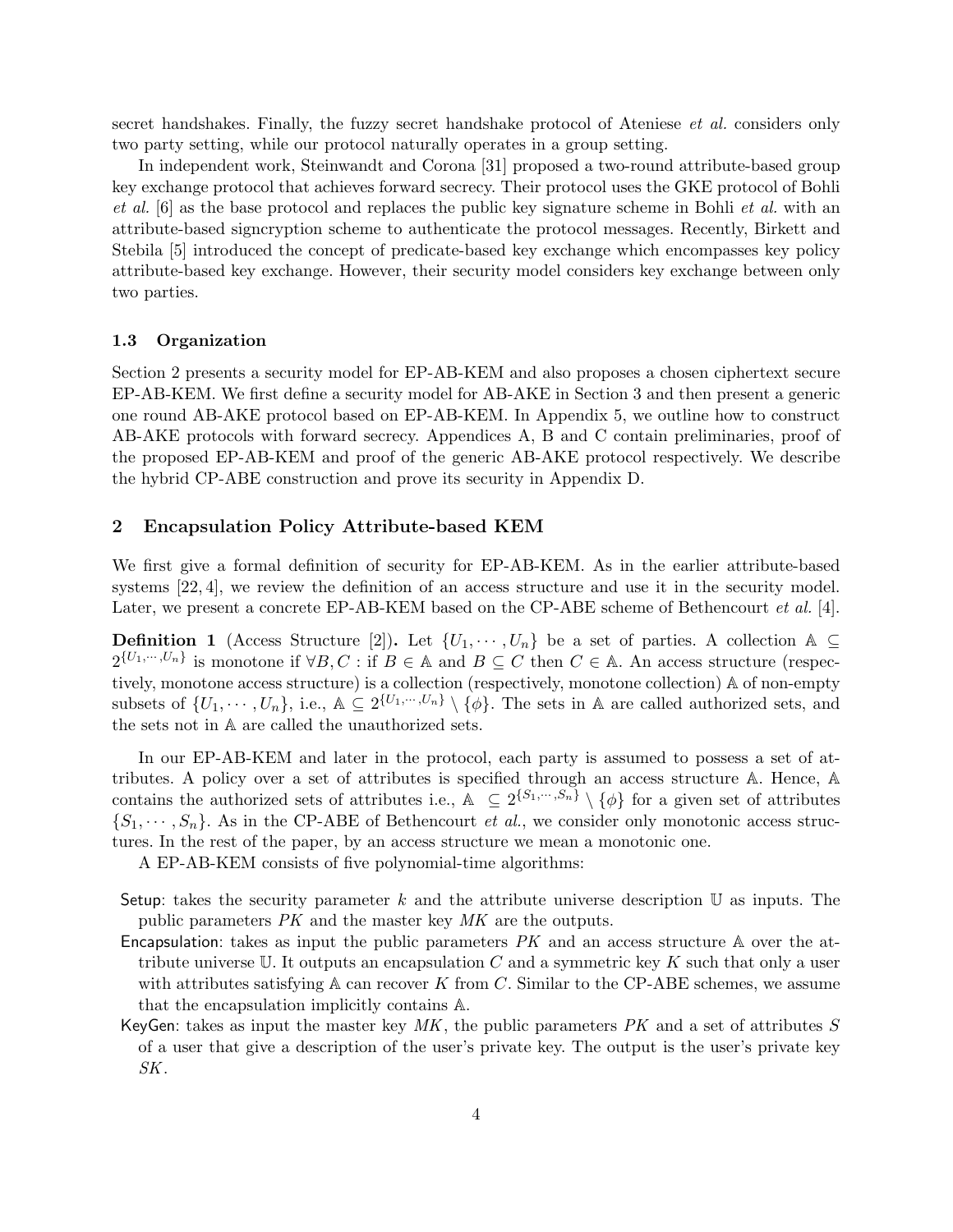Decapsulation: takes as input the public parameters  $PK$ , an encapsulation  $C$  which contains an access structure  $A$  and a private key  $SK$  corresponding to a set of attributes  $S$ . The algorithm outputs either a symmetric key K or  $\perp$ .

We also define an optional delegation algorithm, which allows a user with attribute sets S and a corresponding secret key SK to derive a secret key for another set of attributes  $\tilde{S}$  such that  $S \subseteq S$ .

Delegate: takes as input the public parameters  $PK$ , a secret key  $SK$  corresponding to a set of attributes S and a set  $\tilde{S} \subseteq S$ . It outputs a secret key  $\tilde{SK}$  for the attribute set  $\tilde{S}$ .

For an EP-AB-KEM to be considered valid, it is required that for any key SK corresponding to an attribute set S, if S satisfies A and if  $(K, C) \leftarrow$  Encapsulation $(PK, A)$ , then Decapsulation $(PK, C, SK)$ K.

### 2.1 Security Model

Bethencourt et al. [4] defined a notion of indistinguishability under chosen plaintext attack (IND-CPA) for CP-ABE schemes. In this section, we adapt their notion and extend it to define a notion of indistinguishability under chosen ciphertext attacks (IND-CCA) for EP-AB-KEM. The security notion is formally defined as follows.

Definition 2. An EP-AB-KEM is IND-CCA secure if the advantage of any probabilistic polynomial time adversary  $\mathcal{A}^{cca}$  in the following game is negligible in the security parameter k.

Setup: The challenger runs the Setup algorithm and returns  $PK$  to  $\mathcal{A}^{\text{cca}}$ .

**Phase 1:**  $A^{cca}$  issues Extract and Decap queries as follows:

- Extract: This query can be issued multiple times with sets of attributes  $S_1, \dots, S_{q_1}$  as input. The challenger returns a private key corresponding to each input attribute set. We do not require the input attribute sets to be distinct.
- Decap: This query is issued with an encapsulation  $C$  and an attribute set  $S$  as inputs. Note that C implicitly contains an access structure A defined over the attribute universe U. The challenger executes the Decapsulation algorithm on  $C$  using a private key corresponding to S and returns the output of Decapsulation to  $A^{cca}$ .
- **Challenge:** At the end of **Phase 1**,  $A^{cca}$  gives an access structure  $A^*$  defined over  $U$  to the challenger. The challenger first chooses a bit b. It then runs the Encapsulation algorithm with  $\mathbb{A}^*$  as input and generates a symmetric key–encapsulation pair  $(K_1, C^*)$ . It then sets  $K_0$  to be a random key drawn from the probability distribution of the symmetric key. The tuple  $(K_b, C^*)$ is returned to  $\mathcal{A}^{\text{cca}}$  as the challenge. A trivial restriction on the adversary's choice of  $\mathbb{A}^*$  is that none of the attributes sets  $S_1, \dots, S_{q_1}$  passed as input to Extract queries in **Phase 1** should satisfy  $\mathbb{A}^*$ .
- **Phase 2:**  $A^{cc}$  is allowed to execute in the same way as in **Phase 1** with the following restrictions: (1) none of the attribute sets  $S_{q_1+1}, \cdots, S_q$  passed as input to Extract queries in **Phase 2** satisfy  $A^*$  and (2) a Decap query with  $C^*$  as input in combination with an attribute set  $S^*$  that satisfies A ∗ is not allowed.
- Guess: The goal of  $\mathcal{A}^{cca}$  is to guess whether the key  $K_b$  is encapsulated within  $C^*$  or not.  $\mathcal{A}^{cca}$ finally outputs a guess bit b'. It wins the game if  $b' = b$ . The advantage of  $\mathcal{A}^{cca}$  is given as  $Adv_{A^{cca}} = |2 \cdot Pr[b' = b] - 1|.$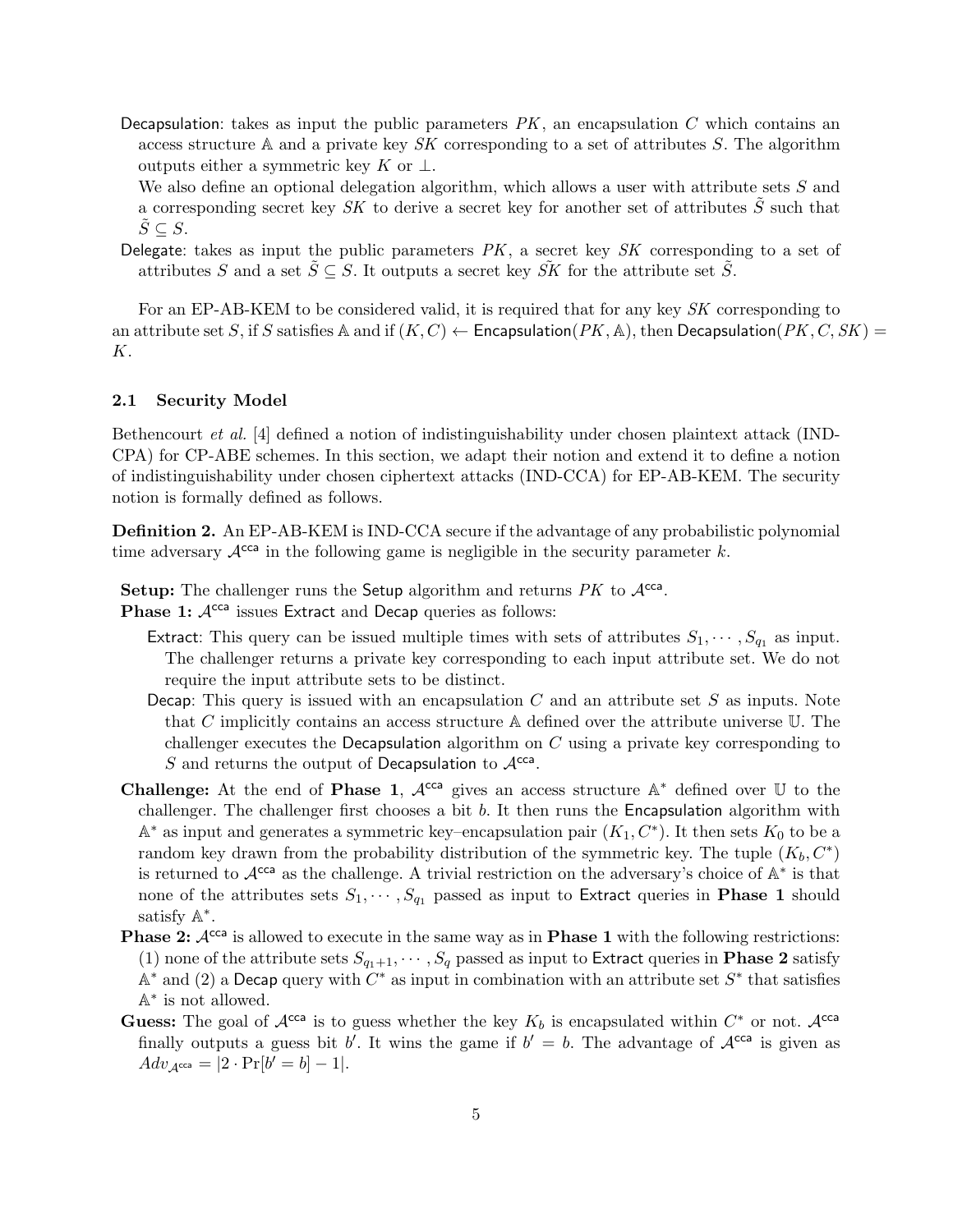Existing security notions for CP-ABE schemes also consider the weaker selective model where  $\mathcal{A}^{\text{cca}}$  declares the challenge access structure  $\mathbb{A}^*$  before the **Setup** phase. Similarly, a corresponding model for EP-AB-KEMs can be defined.

Similar to earlier CP-ABE schemes [4, 13, 32], we have not explicitly modelled the delegation mechanism in the security model for EP-AB-KEMs. However, we require that for a given set of attributes, a secret key output by the Delegate algorithm will have identical distribution to the one output by the KeyGen algorithm. In particular, the Decapsulation algorithm using a private key SK should work in the same way irrespective of SK being an output of KeyGen or Delegate. Our security model for EP-AB-KEMs suffices in the presence of an adversary who may obtain delegated private keys since such queries can be simulated using Extract queries.

Remark 1. In Definition 2,  $A^{cca}$  is allowed to issue multiple Extract queries with attribute sets as input such that none of the individual sets  $S_i$  satisfy the challenge access structure  $\mathbb{A}^*$ . Hence, similar to earlier definitions of attribute-based encryption schemes, our definition also takes care of collusion resistance. An EP-AB-KEM satisfying the above definition ensures that from the private keys of  $S_i$ 's,  $\mathcal{A}^{\text{cca}}$  cannot construct a private key corresponding to another attribute set  $S^*$  such that  $S^*$  satisfies  $\mathbb{A}^*$ .

Hybrid CP-ABE. An EP-AB-KEM satisfying the above IND-CCA security notion can be combined with any IND-CCA secure data encapsulation mechanism to construct an IND-CCA secure CP-ABE scheme [14, 15]. We describe the hybrid construction and prove its security in Appendix D.

#### 2.2 A Chosen Ciphertext Secure EP-AB-KEM

Bethencourt et al. [4] first proposed a construction of a CP-ABE scheme. Their scheme was shown IND-CPA secure assuming generic group and random oracle models. Later, many CP-ABE schemes [21, 13, 32] have been proposed and shown IND-CPA secure without assuming generic group or random oracle models, but analyzed only in the selective model of security. Recently, Lewko *et al.* [27] proposed a fully secure CP-ABE scheme in the standard model using composite order bilinear groups.

We now construct an IND-CCA secure EP-AB-KEM based on the CP-ABE scheme of Bethencourt *et al.*. The idea is to enhance the security of the IND-CPA secure EP-AB-KEM that is implicit in Bethencourt et al.'s CP-ABE scheme. For this purpose, the techniques of Fujisaki and Okamoto [18, 17] and Canetti et al. (CHK) [12] can be applied in the random oracle and standard models respectively. As remarked by Bethencourt et al., IND-CCA security for CP-ABE (and correspondingly for EP-AB-KEM) schemes can be achieved by a straightforward application of the Fujisaki-Okamoto technique.

Bethencourt et al. also suggested that the delegation mechanism of their CP-ABE scheme can be leveraged to achieve IND-CCA security using the CHK transform. However, we observe that applying the CHK transform to CP-ABE schemes (similarly to EP-AB-KEMs) is slightly more involved. Specifically, contrary to the approach followed by KP-ABE schemes, IND-CCA security for CP-ABE schemes cannot be achieved by directly leveraging the delegation mechanism. We later discuss why this is so and then present an IND-CCA secure EP-AB-KEM by making a few changes to the Setup and Encapsulation algorithms derived from Bethencourt et al.'s CP-ABE scheme. Although the CHK technique can be used to achieve IND-CCA security in the standard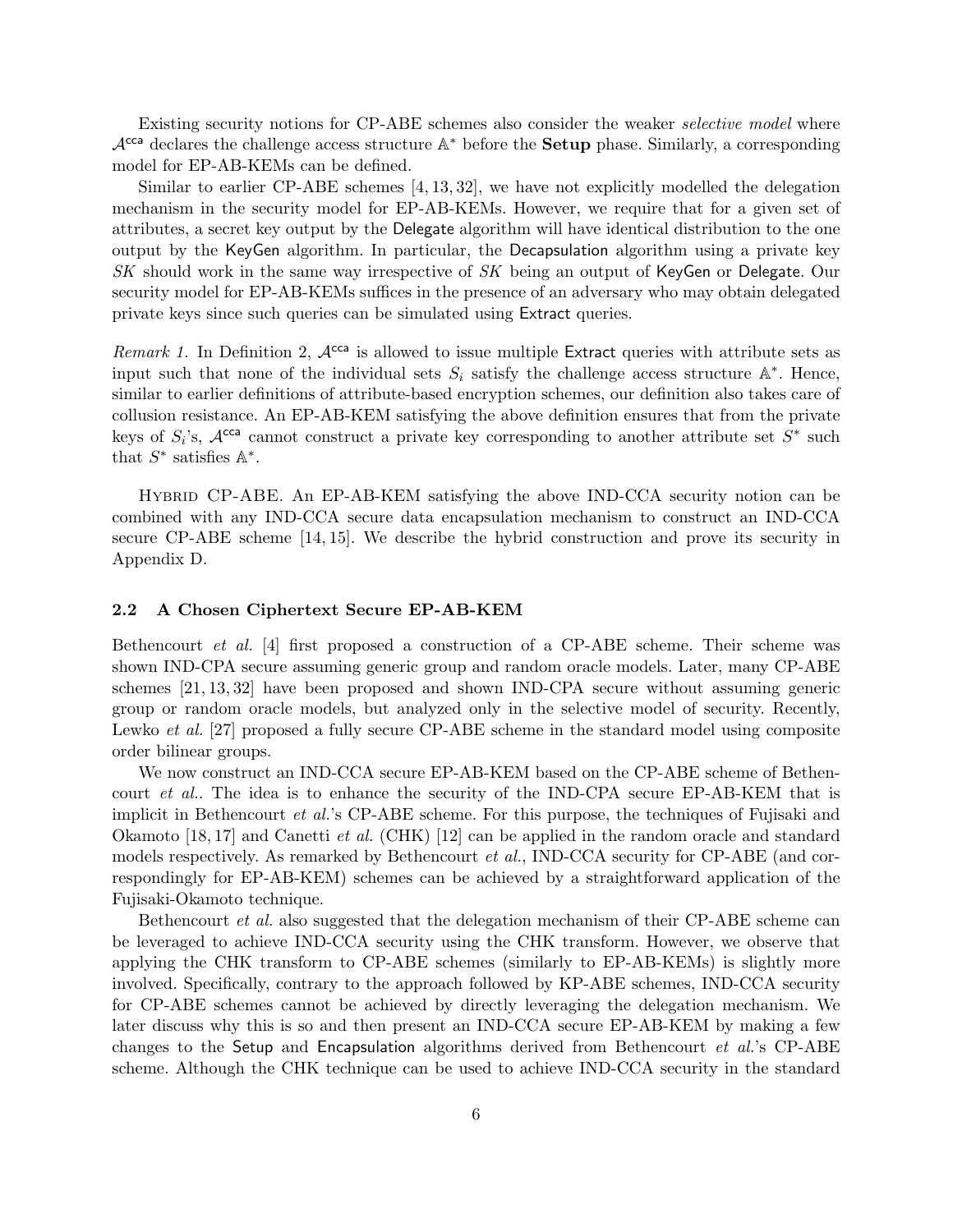model, our EP-AB-KEM will only be secure assuming generic groups and random oracles since the base CP-ABE scheme also assumes the same. Finally, we choose the scheme of Bethencourt et al. because it is secure in the fully adaptive model (i.e., non-selective model). In Remark 3, we discuss the necessity of an EP-AB-KEM to be secure in the adaptive model for constructing AB-AKE protocols.

The IND-CCA secure scheme first generates a one-time key pair  $(sk, vk)$  for a signature scheme with the condition that the verification key is of the same length as the length of an attribute in the attribute universe U. Let A be the access structure given as input to the EP-AB-KEM. We now construct a more restrictive access structure  $\mathbb{A}' = \mathbb{A}$  AND vk and execute the CPA-secure EP-AB-KEM under A'. The resulting encapsulation is then signed using the one-time signing key sk. The encapsulation of the CCA-secure EP-AB-KEM contains the encapsulation generated by the underlying CPA-secure EP-AB-KEM, the signature generated on it and the verification key *vk*. The recipient first checks the signature using  $vk$  and then executes the CPA-secure KEM's decapsulation algorithm under  $\mathbb{A}'$  to extract the symmetric key.

While the above informal description of our construction directly follows the CHK technique, the tricky part in the context of EP-AB-KEM (or CP-ABE) is to empower the recipient with a private key corresponding to the attributes that satisfy the modified access structure A'. The recipient may already possess attributes that satisfy  $A$ . However, since the verification key vk is one-time and chosen randomly for each execution of EP-AB-KEM, the recipient cannot be issued with a private key that can decrypt messages encrypted under  $\mathbb{A}' = \mathbb{A}$  AND vk. This problem cannot be addressed by the delegation mechanism in an EP-AB-KEM (or CP-ABE) scheme since it can be used to derive private key corresponding to an attribute set  $S'$  from the one corresponding to S only if  $S' \subseteq S$ . But, we have an additional attribute in the form of vk. Note that this is not a problem in the KP-ABE system since it naturally allows a party with a private key corresponding to an access structure A to derive private keys corresponding to access structures that are more restrictive than A.

To address the above problem, we make modifications to the Setup and Encapsulation algorithms derived from the CP-ABE scheme of Bethencourt *et al.* [4]. Our EP-AB-KEM now enables a recipient with private key for attributes that satisfy A to decapsulate an encapsulation created under  $\mathbb{A}'$ , irrespective of the choice of vk by the sender. As in the CP-ABE scheme of Bethencourt et al., an access structure  $A$  is represented in the form of an access tree  $\mathcal{T}$ .

Access Tree. Let  $\mathcal T$  be a tree representing an access structure. Each interior node of  $\mathcal T$  represents a threshold gate, while each leaf node is described by an attribute. Let  $num_x$  be the number of children of a node x and let  $k_x$  be its threshold value. We have  $0 \leq k_x \leq num_x$ . A threshold gate associated to an internal node with threshold value  $k_x$  outputs true if at least  $k_x$  of its children output true. If the threshold gate represented by an interior node is an AND gate then  $k_x = num_x$ and if the gate is OR,  $k_x = 1$ . The threshold value for each leaf node x is defined to be  $k_x = 1$ . The parent of a node x in the tree  $\mathcal T$  is denoted by the function parent $(x)$ , while the attribute of a leaf node x is denoted by  $\text{att}(x)$ . The children of each interior node are numbered from 1 to  $num_x$ . The function  $index(x)$  returns such a number associated with a node x. We assume that the index values are uniquely assigned in an arbitrary manner for a given access structure.

**Satisfying an access tree.** Let r be the root of an access tree  $\mathcal{T}$ . The subtree of  $\mathcal{T}$  rooted at a node x is denoted by  $\mathcal{T}_x$ . If a set of attributes  $\gamma$  satisfy the access tree  $\mathcal{T}_x$ , it is denoted as  $\mathcal{T}_x(\gamma) = 1$ . The function  $\mathcal{T}_x(\gamma)$  is computed recursively as follows: If x is an interior node, for each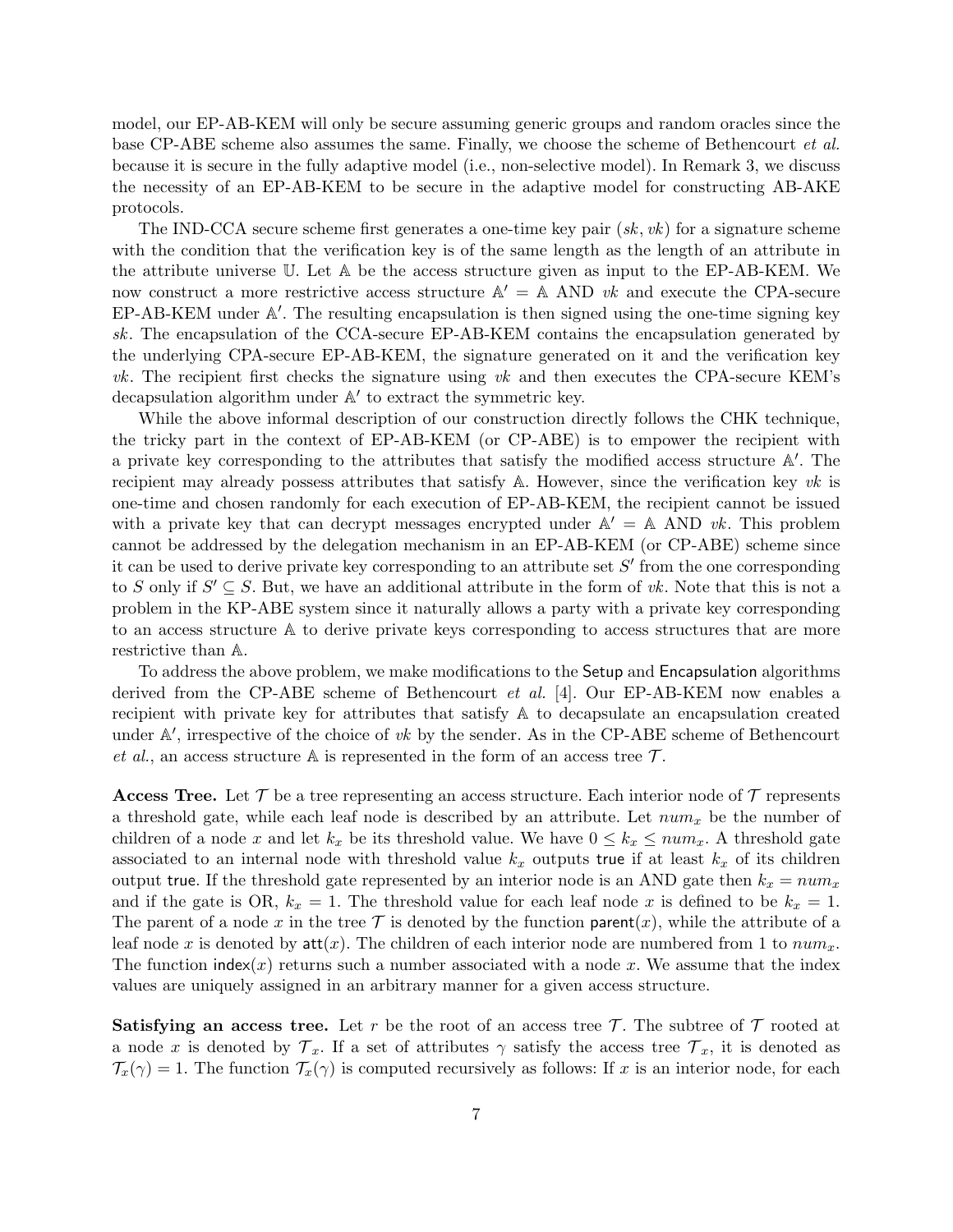children x' of x,  $\mathcal{T}_{x'}(\gamma)$  is evaluated.  $\mathcal{T}_x(\gamma)$  returns 1 if and only if at least  $k_x$  children of x return 1. If x is a leaf node,  $\mathcal{T}_x(\gamma)$  returns 1 if and only if  $\mathsf{att}(x) \in \gamma$ .

Let  $\mathbb{G}_0$  and  $\mathbb{G}_1$  be two multiplicative groups of prime order p and g be an arbitrary generator of  $\mathbb{G}_0$ . Let  $e : \mathbb{G}_0 \times \mathbb{G}_0 \to \mathbb{G}_1$  be an admissible bilinear map as defined in Section A.1. The Lagrange's coefficient  $\Delta_{i,S}$  for  $i \in \mathbb{Z}_p$  and a set S of elements in  $\mathbb{Z}_p$  is defined as:  $\Delta_{i,S} = \Pi_{j \in S, j \neq i} \frac{x-j}{i-j}$  $\frac{x-j}{i-j}$ .

Setup(k). It chooses the groups  $\mathbb{G}_0$ ,  $\mathbb{G}_1$  and defines a bilinear map  $e : \mathbb{G}_0 \times \mathbb{G}_0 \to \mathbb{G}_1$ . It also selects  $\alpha, \beta_1, \beta_2 \in \mathbb{Z}_p$  such that  $\beta_1 \neq \beta_2$ ,  $\beta_1 \neq 0$  and  $\beta_2 \neq 0$ . The public key is

$$
PK = (\mathbb{G}_0, \mathbb{G}_1, e, g, h_1 = g^{\beta_1}, f_1 = g^{1/\beta_1}, h_2 = g^{\beta_2}, f_2 = g^{1/\beta_2}, e(g, g)^{\alpha}).
$$

The master key MK is  $(\beta_1, \beta_2, g^{\alpha})$ .

Encapsulation( $PK$ ,  $T$ ). This algorithm generates an encapsulation and a symmetric key under the access tree  $\mathcal T$  using the public key PK. It first executes the KeyGen algorithm of the signature scheme (ref. Section A.2) and obtains a one-time key pair  $(sk, vk)$ . Let A be the access structure represented by  $\mathcal T$ . The algorithm now constructs a new access tree  $\mathcal T'$  for the access structure (A AND vk) as follows: Let R be the root node of  $\mathcal{T}$ . The root node R' of the new tree  $\mathcal{T}'$  is set as the AND gate with  $\mathcal T$  as its subtree and the verification key vk as a leaf node attached to  $R'$ .

The algorithm now generates a polynomial  $q_x$  for each node x in the tree  $\mathcal{T}'$  in a top-down approach as follows: Starting from the root node  $R'$ , for each node x in the tree set the degree  $d_x$  of the polynomial associated with x to be  $k_x - 1$  i.e., the degree of the polynomial is one less than the threshold value associated with the node x. The algorithm starts from the root node and first chooses a random  $s \in \mathbb{Z}_p$ . Then it chooses  $d_{R'}$  other points randomly to define the polynomial  $q(R')$ . For any node x other than the root, it sets  $q_x(0) = q_{\text{parent}(x)}(\text{index}(x))$ and chooses  $d_x$  other points randomly to define the polynomial  $q(x)$ .

Let Y be the set of leaf nodes in the subtree  $\mathcal T$  rooted at R. The only other leaf node in the tree  $\mathcal{T}'$  is the one that describes the verification key vk. The algorithm proceeds as follows:

- 1.  $K = e(g, g)^{\alpha s}$ .
- 2.  $C_1 = h_1^s$ .
- 3.  $\forall y \in Y: C_y = g^{q_y(0)}, C'_y = H(\text{att}(y))^{q_y(0)}.$
- 4.  $C_{vk} = h_2^{q_{vk}(0)}, C'_{vk} = H(vk)^{q_{vk}(0)}$ .
- 5. Let  $\mathcal{C} = (\mathcal{T}', C_1, C_y, C'_y, C_{vk}, C'_{vk}), \forall y \in Y$ . Compute a signature  $\sigma = \text{Sig}_{sk}(\mathcal{C})$ .

The final encapsulation  $C = (\mathcal{C}, vk, \sigma)$ .

KeyGen(*MK,PK,* S). It chooses  $r, r_{vk} \in \mathbb{Z}_p$  and  $r_j \in \mathbb{Z}_p$  for each  $j \in S$ . The private key is computed as:

$$
SK = (D = g^{(\alpha+r)/\beta_1}, E = g^{r/\beta_2}, \forall j \in S: D_j = g^r \cdot H(j)^{r_j}, D'_j = g^{r_j}).
$$

Delegate(SK, PK,  $\tilde{S}$ ). It takes as input a secret key SK corresponding to a set of attributes S and another set  $\tilde{S} \subseteq S$ . The key SK is of the form  $SK = (D, E, \forall j \in S : D_j, D'_j)$ . The algorithm chooses  $\tilde{r}$  and  $\tilde{r}_k \forall k \in \tilde{S}$ . The new key for  $\tilde{S}$  is generated as:

$$
\tilde{SK} = (\tilde{D} = Df_1^{\tilde{r}}, \ \tilde{E} = Ef_2^{\tilde{r}}, \ \forall k \in \tilde{S} : \ \tilde{D}_k = D_k g^{\tilde{r}} H(k)^{\tilde{r}_k}, \ \tilde{D}'_k = D'_k g^{\tilde{r}_k}).
$$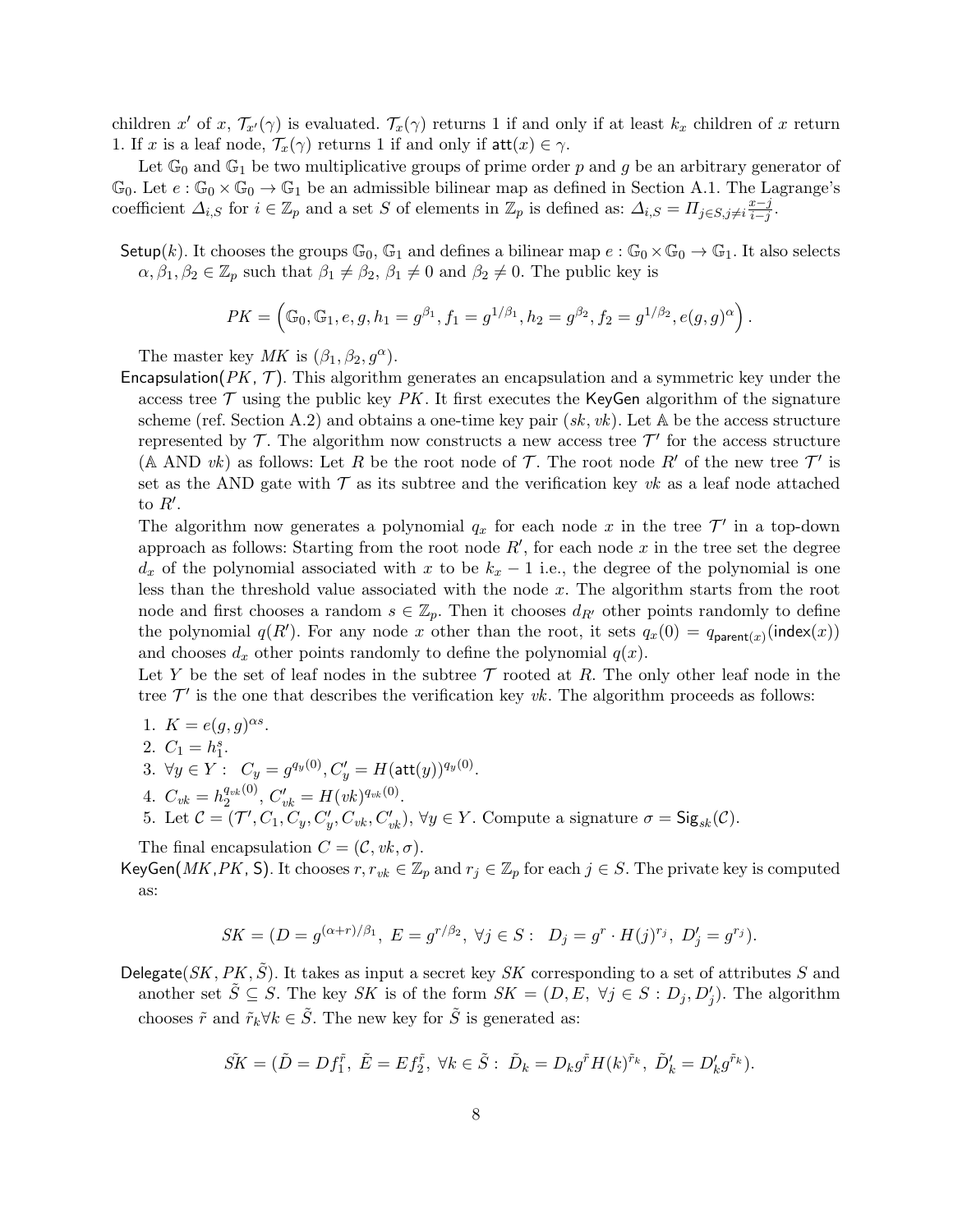Decapsulation( $SK, PK, C$ ). Upon receiving an encapsulation C, the decryptor first parses the access tree  $\mathcal{T}'$ . It then extracts the subtree  $\mathcal T$  rooted at R from  $\mathcal T'$ . Note that this can be easily done since the node that describes the verification key as an attribute can be identified with the help of the verification key vk sent in the encapsulation. The algorithm first verifies the signature  $\sigma$  on C using the verification key vk. If the verification succeeds, it proceeds as follows:

$$
F_{vk} = \frac{e(C_{vk}, H(vk) \cdot g^{r/\beta_2})}{e(C'_{vk}, h_2)} = \frac{e(C_{vk}, g^{r/\beta_2}) \cdot e(C_{vk}, H(vk))}{e(C'_{vk}, h_2)}
$$
  

$$
= \frac{e(h_2^{q_{vk}(0)}, g^{r/\beta_2}) \cdot e(h_2^{q_{vk}(0)}, H(vk))}{e(H(vk)^{q_{vk}(0)}, h_2)}
$$
  

$$
= e(g^{\beta_2 \cdot q_{vk}(0)}, g^{r/\beta_2}) = e(g, g)^{r q_{vk}(0)}.
$$
 (1)

A recursive algorithm  $\text{DecryptNode}(\mathcal{C}, SK, x)$  that takes as input  $\mathcal{C}$ , a private key SK associated with a set of attributes S and a node x from the subtree  $\mathcal T$  is then executed as below:

If x is a leaf node, then let  $i = \text{att}(x)$ . If  $i \notin S$ , then DecryptNode $(C, SK, x) = \bot$ . Otherwise it is defined as follows:

 $\mathsf{DecryptNode}(\mathcal{C}, \mathit{SK}, x) = \frac{e(D_i, C_x)}{e(D_i', C_x')} = \frac{e(g^r \cdot H(i)^{r_i}, g^{q_x(0)})}{e(g^{r_i}, H(i)^{q_x(0)})}$  $\frac{(g^r \cdot H(i)^{r_i}, g^{q_x(0)})}{e(g^{r_i}, H(i)^{q_x(0)})} = e(g,g)^{rq_x(0)}.$ 

If x is an interior node then  $\mathsf{DecryptNode}(\mathcal{C}, SK, x)$  proceeds as follows: For all nodes z that are children of x, the algorithm DecryptNode(C, sk, z) is called. The output is stored as  $F_z$ . Let  $S_x$ be an arbitrary  $k_x$ -sized set of child nodes z such that  $F_z \neq \bot$ . If no such set exists, the function returns ⊥. Otherwise, the decapsulation algorithm proceeds as follows:

$$
F_x = \prod_{z \in S_x} F_z^{\Delta_{i, S'_x}(0)}, \text{ where } i = \text{index}(z), S'_x = \{\text{index}(z) : z \in S_x\}
$$
  
= 
$$
\prod_{z \in S_x} (e(g, g)^{r \cdot q_z(0)})^{\Delta_{i, S'_x}(0)}
$$
  
= 
$$
\prod_{z \in S_x} (e(g, g)^{r \cdot q_{\text{parent}(z)}(\text{index}(z))})^{\Delta_{i, S'_x}(0)}
$$
  
= 
$$
\prod_{z \in S_x} (e(g, g)^{r \cdot q_x(i) \cdot \Delta_{i, S'_x}(0)}
$$
  
= 
$$
(e(g, g)^{r \cdot q_x(0)}.
$$

Finally, the decapsulation algorithm calls the DecryptNode algorithm on the node  $R$ , which is the root of the subtree T. If T is satisfied by the attribute set S, then we have  $F_R =$ DecryptNode $(C, SK, R) = e(g, g)^{r \cdot q_R(0)}$ . We now compute  $F_{R'}$  from  $F_{vk}$  and  $F_R$  using polynomial interpolation as follows:

$$
F_{R'} = \prod_{x \in \{R, vk\}} F_x^{\Delta_{\text{index}(x), \{R, vk\}}}
$$
  
=  $e(g, g)^{r \cdot q_{R'}(0)}$   
=  $e(g, g)^{rs}$ .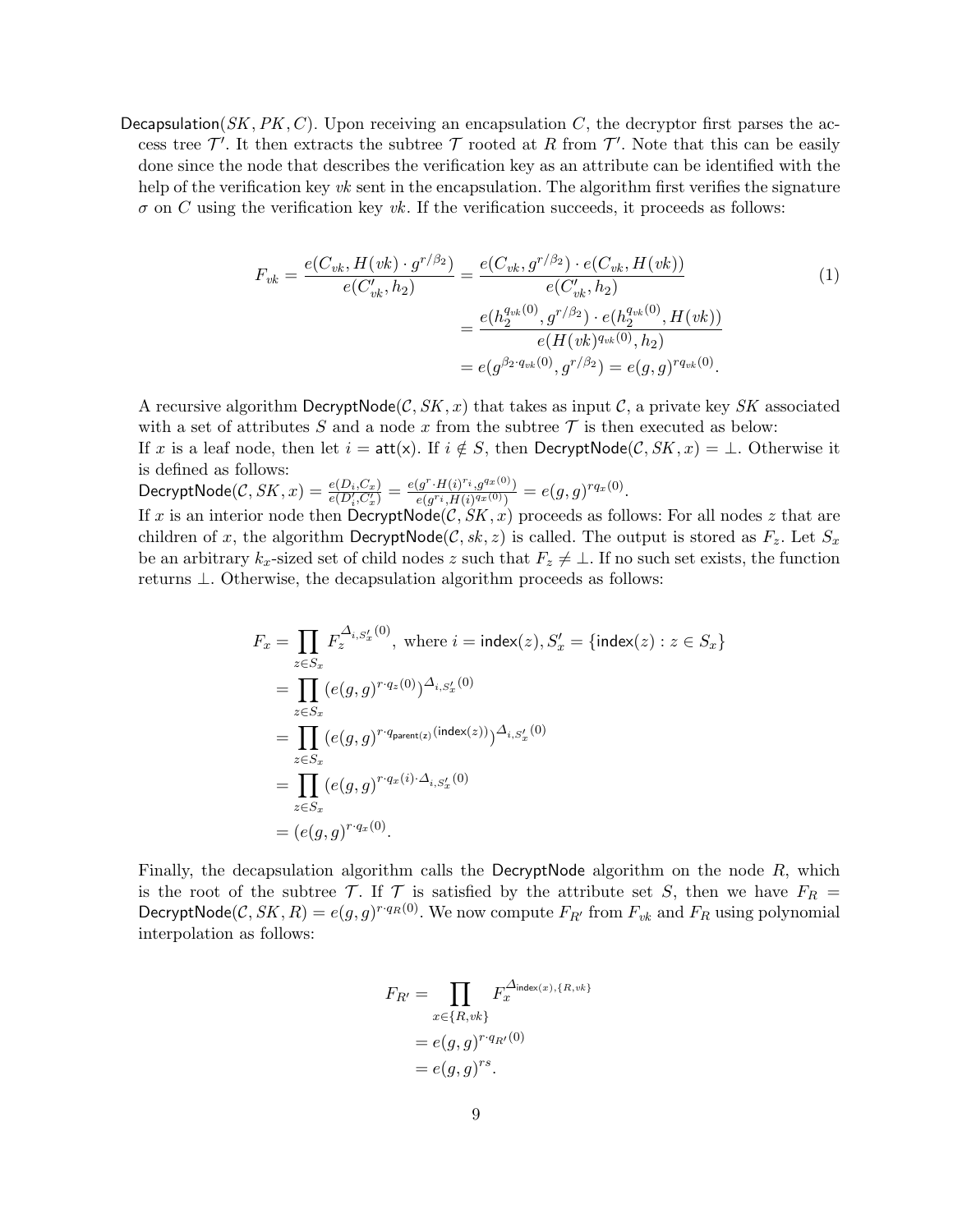Let  $A = e(g, g)^{rs}$ . The symmetric key is recovered as

$$
\frac{e(C_1, D)}{A} = \frac{e(h_1^s, g^{(\alpha+r)\beta_1})}{e(g, g)^{rs}} = \frac{e(g, g)^{s(\alpha+r)}}{e(g, g)^{rs}} = e(g, g)^{\alpha s} = K.
$$
\n(2)

Note that in Equation 1, we implicitly verify that the one-time verification key has not been replaced. If vk was replaced the symmetric key computed in Equation 2 would be ⊥. Alternatively, the verification check can be done explicitly at the cost of an additional pairing operation. In Appendix B, we show that the proposed EP-AB-KEM is IND-CCA secure in the generic group and random oracle models.

### 3 Attribute-based Authenticated Key Exchange

An AB-AKE protocol consists of three polynomial-time algorithms: Setup, KeyGen and KeyExchange. The Setup and KeyGen algorithms are identical to those defined for EP-AB-KEM in Section 2. Each party in the AB-AKE protocol executes the KeyExchange algorithm which initially takes as input the master public key  $PK$ , an access structure  $A$  and a private key for a set of attributes S. If S satisfies A, KeyExchange proceeds as per specification and may generate outgoing messages and also accept incoming messages from other parties as inputs. The output of KeyExchange is either a session key  $\kappa$  or  $\perp$ .

**Communication Model.** Let  $\mathcal{U} = \{U_1, \dots, U_n\}$  be a set of *n* users. The protocol may be executed among any subset  $\tilde{U} \subseteq U$  of size  $\tilde{n} \geq 2$ . We assume that each user has a set of descriptive attributes. Let  $SK_i$  be the private key corresponding to an attribute set  $S_i$  of user  $U_i$ . We assume that an access structure A is given as input to all the users. Note that this A may be specified by a higher level protocol. Alternatively, the users can run an interactive protocol to negotiate a common access structure A. We also assume that all the users execute the protocol honestly. If a user  $U_i$  wants to establish a session key with respect to an access structure A, it first checks whether its attribute set  $S_i$  satisfies A or not i.e., checks if  $S_i \in A$ .  $U_i$  proceeds with the protocol execution only if  $S_i$ satisfies A. Thus, any user  $U_j$  with attribute set  $S_j$  that satisfies A is a potential participant in the key exchange protocol. The set of parties whose individual attributes satisfy A can compute a common session key.

An AB-AKE protocol  $\pi$  executed among  $\tilde{n} \leq n$  users is modelled as a collection of  $\tilde{n}$  programs running at the  $\tilde{n}$  parties. Each instance of  $\pi$  within a party is defined as a session and each party may have multiple such sessions running concurrently. Let  $\pi_i^j$  $i$  be the *j*-th run of the protocol  $\pi$  at party  $U_i \in \mathcal{U}$ . Each protocol instance at a party is identified by a unique session ID. We assume that the session ID is derived during the run of the protocol. The session ID of an instance  $\pi_i^j$  $_i^j$  is denoted by  $\mathsf{sid}_i^j$ . An instance  $\pi_i^j$  $i$  enters an *accepted* state when it computes a session key  $sk_i^j$ . Note that an instance may terminate without ever entering into an accepted state. The information of whether an instance has terminated with acceptance or without acceptance is assumed to be public.

Note that there may be more than one party whose attributes satisfy A, hence we consider a group setting for AB-AKE. We define partnership in AB-AKE protocol as follows: A set of  $\tilde{n}$ instances at  $\tilde{n}$  different parties  $\tilde{U} \subseteq U$  are called partners if

<sup>1.</sup> they all have the same session ID; and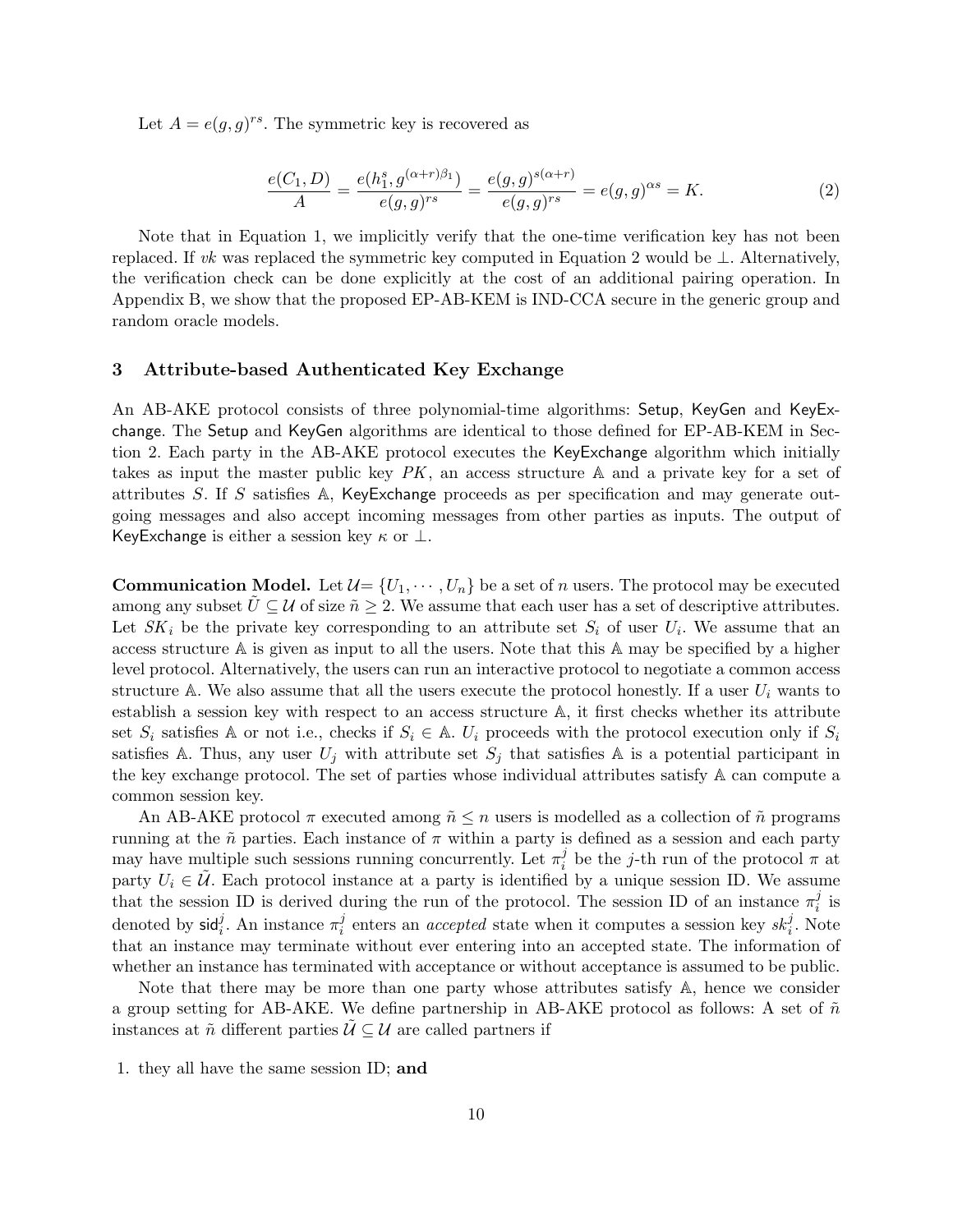2. the attributes of each  $U_i \in \tilde{\mathcal{U}}$  satisfy A.

An AB-AKE protocol is called *correct* if the instances at the parties in  $\tilde{U}$  are partnered and output identical session keys in the presence of a passive adversary.

Adversarial Model. The communication network is assumed to be fully controlled by the adversary, which schedules and mediates the sessions among all the parties. The adversary is allowed to insert, delete or modify the protocol messages. We also assume that it is the adversary that may select the protocol participants from the set  $U$ . While the adversary may not know the attribute set that a user possesses, it can initiate an instance of the AB-AKE protocol with an access structure of its choice. In addition to controlling the message transmission, the adversary is allowed to ask the following queries.

- $-$  Send $(\pi_i^j)$  $(i,m)$  sends a message m to the instance  $\pi_i^j$  $i$ . If the message is A, the instance  $\pi_i^j$  $\frac{j}{i}$  is initiated with the access structure A. Otherwise, the message is processed as per the protocol specification. The response of  $\pi_i^j$  $i$  to any Send query is returned to the adversary.
- $-$  RevealKey $(\pi_i^j)$  $\binom{j}{i}$  If  $\pi_i^j$  $i$  has accepted, the adversary is given the session key  $sk_i^j$  established at  $\pi_i^j$  $\frac{j}{i}$ .
- Corrupt(S<sub>i</sub>) This query returns a private key  $SK_i$  corresponding to the attribute set  $S_i$ .
- $-$  Test $(\pi_i^j)$  $\sigma_i^j$ ) A random bit b is secretly chosen. If  $b=1$ , the adversary is given  $sk_i^j$  established at  $\pi_i^j$  $\frac{j}{i}$ . Otherwise, a random value chosen from the session key probability distribution is given. Note that a Test query is allowed only on an accepted instance.

**Definition 3** (Freshness). Let A be the access structure for an instance  $\pi_i^j$  $\frac{j}{i}$ .  $\pi$ <sup> $j$ </sup>  $\frac{\partial}{\partial i}$  is called fresh if the following the conditions hold: (1) the instance  $\pi_i^j$  $i<sub>i</sub>$  or any of its partners has not been asked a RevealKey query and (2) there has not been a Corrupt query on an input  $S_i$  such that  $S_i$  satisfies A.

**Definition 4** (AKE-security). An adversary  $A_{\text{ake}}$  against the AKE-security notion is allowed to make Send, RevealKey and Corrupt queries in Stage 1.  $A_{\text{ake}}$  makes a Test query to an instance  $\pi_i^j$  $i<sub>i</sub>$  at the end of Stage 1 and is given a challenge key  $K_b$  as described above. It can continue asking queries in Stage 2. Finally,  $A_{ake}$  outputs a bit b' and wins the AKE-security game if (1)  $b' = b$  and (2) the Test instance  $\pi_i^j$  $\mu_i^j$  remains fresh till the end of  $\mathcal{A}_{\mathsf{ake}}$ 's execution. Let  $\mathsf{Succ}_{\mathcal{A}_{\mathsf{ake}}}$  be the event that  $A_{abc}$  wins the AKE-security game. The advantage of  $A_{abc}$  in winning this game is  $\text{Adv}_{A_{\text{ake}}} = |2 \cdot \text{Pr}[\text{Succ}_{A_{\text{ake}}}] - 1|$ . A protocol is called AKE-secure if  $\text{Adv}_{A_{\text{ake}}}$  is negligible in the security parameter k for any polynomial time  $A_{\text{ake}}$ .

Remark 2. By allowing the adversary to reveal the private keys corresponding to attribute sets which individually do not satisfy the given access structure  $\mathbb{A}^*$  in the test session, our definition naturally considers collusion resistance. In other words, any number of parties whose individual attribute sets do not satisfy A<sup>\*</sup> may collude among themselves and try to violate the AKE-security of the protocol. An AB-AKE protocol satisfying our AKE-security notion will still remain secure against such collusion attacks.

### 4 A Generic One-round AB-AKE Protocol

We now present a simple generic AB-AKE protocol based on IND-CCA secure EP-AB-KEM. Informally, each party executes an EP-AB-KEM in parallel and combines the symmetric key it has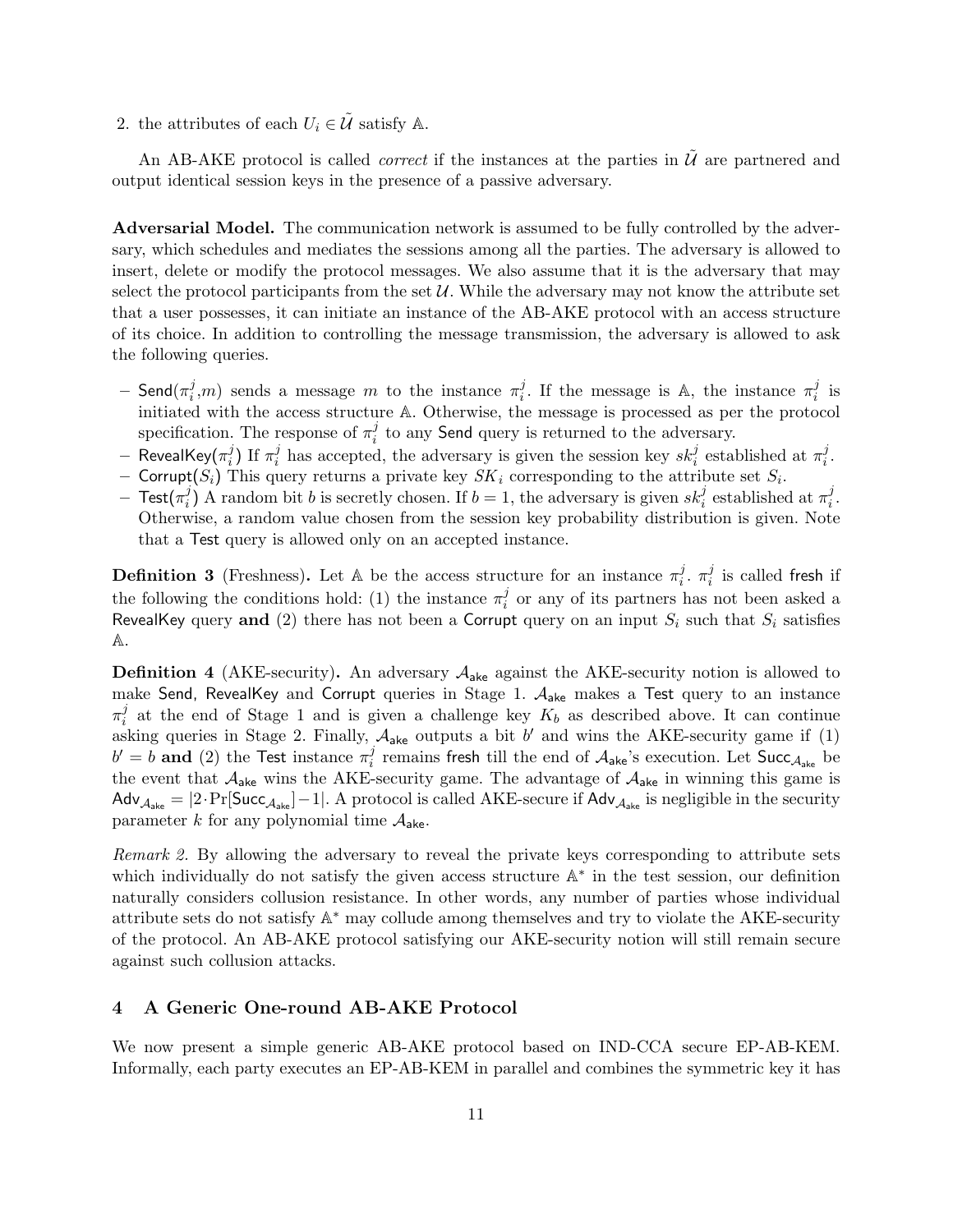#### Computation

Each  $U_i$  executes an EP-AB-KEM on the input  $(PK, \mathcal{T})$  where PK is the master public key and  $\mathcal{T}$  is the access tree that represents an access structure A. As a result, a symmetric key and encapsulation pair  $(K_i, C_i)$  is obtained.

$$
(K_i, C_i) \leftarrow \text{Encapsulation}(PK, \mathcal{T}).
$$

Broadcast

Each  $U_i$  broadcasts the generated encapsulation  $C_i$ .

 $U_i \rightarrow * : C_i$ .

#### Key Computation

1. Each  $U_i$  executes the decapsulation algorithm using its private key  $SK_i$  on each of the incoming encapsulations  $C_j$  and obtains the symmetric keys  $K_j$ , for  $j \neq i$ .

$$
K_j \leftarrow
$$
 Decapsulation( $sk_i, C_j$ ) for each  $j \neq i$ .

- 2. Each  $U_i$  then computes the session ID as the concatenation of all the outgoing and incoming messages exchanged i.e.  $\mathsf{sid} = (C_1 \| \cdots \| C_{\tilde{n}})$ , where  $\tilde{n}$  is the number of protocol participants.
- 3. The session key  $\kappa$  is then computed as

$$
\kappa = f_{K_1}(\mathsf{sid}) \oplus f_{K_2}(\mathsf{sid}) \oplus \cdots \oplus f_{K_{\tilde{n}}}(\mathsf{sid})
$$

where  $f$  is a pseudorandom function.

#### Fig. 1. A Generic One-round AB-AKE Protocol

generated with the symmetric keys extracted from the incoming messages to establish a common session key. Our construction is an extension of the one-round protocols of Boyd et al. [10] and Gorantla et al. [19] to the attribute-based setting. Figure 1 presents our generic one-round AB-AKE protocol.

At the beginning of the protocol each party is given an access structure A represented via an access tree  $\mathcal T$ . The protocol uses an EP-AB-KEM scheme (Setup, Encapsulation, KeyGen, Decapsulation). Each  $U_i$  is issued a private key  $SK_i$  corresponding to the attributes set  $S_i$  that it possesses. Each party  $U_i$  who has attribute set  $S_i$  satisfying the access structure A runs the Encapsulation algorithm and obtains a symmetric key-encapsulation pair  $(K_i, C_i)$ . The parties broadcast the encapsulations to the other parties. Upon receiving the encapsulations, each party runs the Decapsulation algorithm using the its private key on each of the incoming encapsulations and extracts the symmetric keys. The number of protocol participants  $\tilde{n}$  can be derived based on the number of input messages received within a prescribed time period. The session key is finally computed by each party from the symmetric key that it has generated and all the symmetric keys decapsulated from the incoming encapsulations.

A pseudo-random function  $f$  is applied to derive the session key. We assume that the symmetric key output by the Decapsulation algorithm can be directly used as a seed for  $f$ . Otherwise, we will have to extract and then expand the randomness from the output of the Decapsulation algorithm as done by Boyd et al. [10].

**Theorem 1.** The AB-AKE protocol in Fig. 1 is AKE-secure as per Definition 4 assuming that the underlying EP-AB-KEM is IND-CCA secure. The advantage of  $A_{\text{ake}}$  is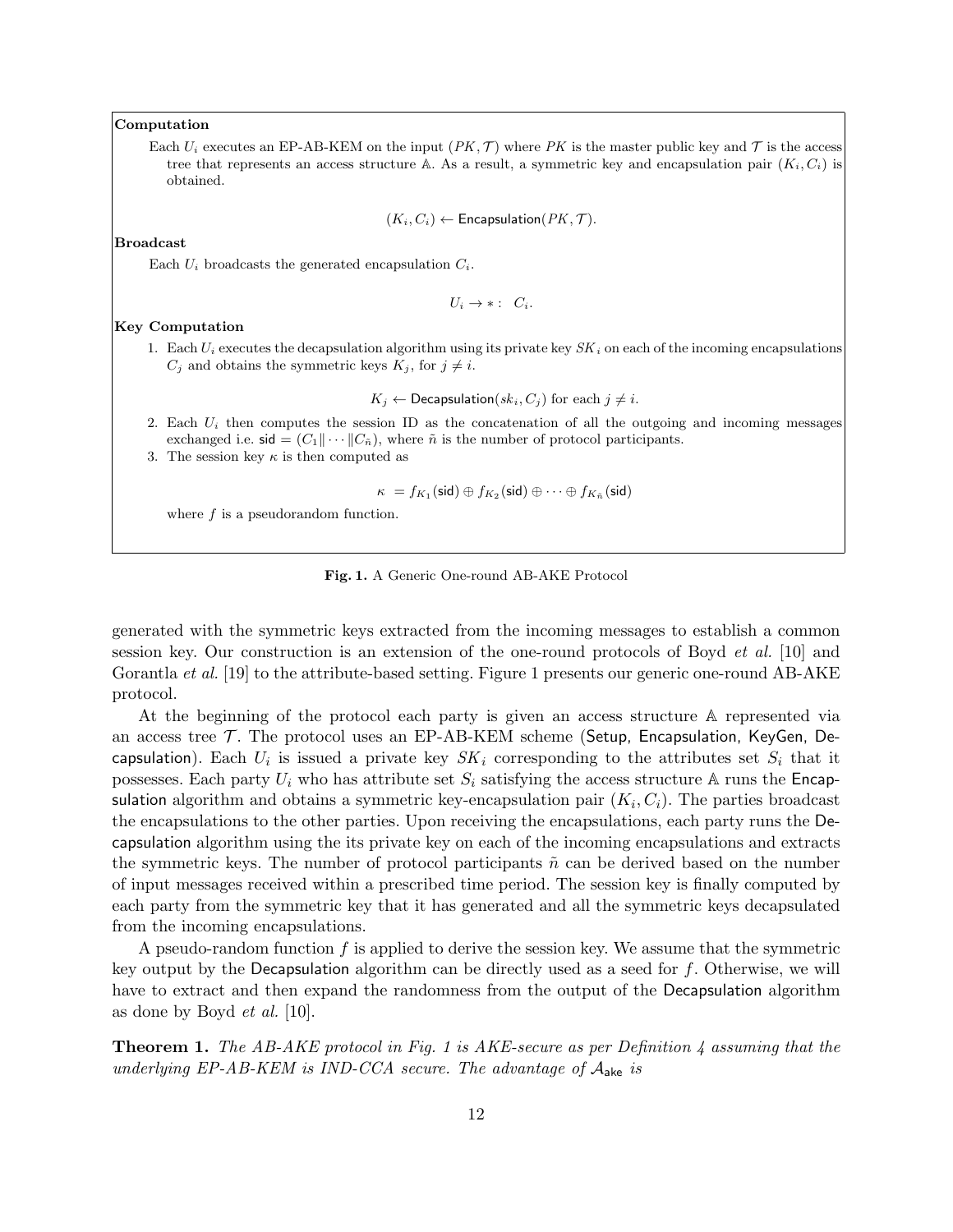$$
Adv_{\mathcal{A}_{\mathsf{ake}}} \leq \tilde{n} \cdot \frac{q_s^2}{|C|} + q_s \cdot (\tilde{n} \cdot Adv_{\mathcal{A}^{\mathsf{prf}}} + Adv_{\mathcal{A}^{\mathsf{cca}}})
$$

where  $\tilde{n}$  is the number of parties in the protocol,  $q_s$  is the number of sessions  $A_{\text{ake}}$  is allowed to activate,  $|C|$  is the size of the ciphertext space,  $Adv_{A^{cca}}$  is the advantage of a polynomial adversary  $A^{cca}$  against the IND-CCA security of the underlying EP-AB-KEM and Adv<sub>Aprf</sub> is the advantage of a polynomial adversary  $A<sup>prf</sup>$  against the pseudorandomness of the pseudorandom function f.

The proof of the above theorem is given in Appendix C.

Concrete Instantiation. From the EP-AB-KEM proposed in Section 2.2, a concrete AB-AKE protocol can be directly realized. It follows from the security of the EP-AB-KEM and the generic AB-AKE protocol that the instantiated protocol is AKE-secure in the generic group and the random oracle models.

### 5 Extensions

The security model in Section 3 is concerned only about the basic notion of AKE-security without forward secrecy. Forward secrecy is one of the most important security properties for key exchange protocols since it limits the damage of long-term key exposure. A key exchange protocol with forward secrecy ensures that even if the long-term key of a party is exposed, all the past session keys established using that long-term key will remain uncompromised.

Forward secrecy seems to be more important in the case of AB-AKE protocols than in the case of normal public key based key exchange protocols. To see why, let us assume that the adversary obtains the private key of a user  $U_i$  who possesses a set of attributes  $S_i$ . If an AB-AKE protocol does not achieve forward secrecy, then the adversary can compromise all the protocol sessions which have been established with access structures that can be satisfied by  $S_i$ . Note that the party  $U_i$ does not even have to participate in any of these sessions. We now define a notion of freshness that takes forward secrecy into account.

#### 5.1 AKE-security with Forward Secrecy

**Definition 5** (FS-Freshness). Let A be the access structure for an instance  $\pi_i^j$  $\frac{j}{i}$ .  $\pi_i^j$  $i$  is called fs-fresh if the following the conditions hold: (1) the instance  $\pi_i^j$  $i<sub>i</sub>$  or any of its partners has not been asked a RevealKey query and (2) there has not been a Corrupt query on an input  $S_i$  before  $\pi_i^j$  $i$  or its partner instances have terminated, such that  $S_i$  satisfies  $\mathbb{A}$ .

Definition 5 can be coupled with the AKE-security notion in Definition 4 to arrive at AKEsecurity notion with forward secrecy for AB-AKE protocols.

### 5.2 Constructing AB-AKE Protocols with Forward Secrecy

Our one-round AB-AKE protocol can be modified to achieve AKE-security with forward secrecy for two-party and three-party settings using known techniques. For a two-party AB-AKE protocol with forward secrecy, one can use the technique of Boyd *et al.* [10] where ephemeral Diffie-Hellman public keys are appended with the encapsulations. Similarly, for a three-party AB-AKE protocol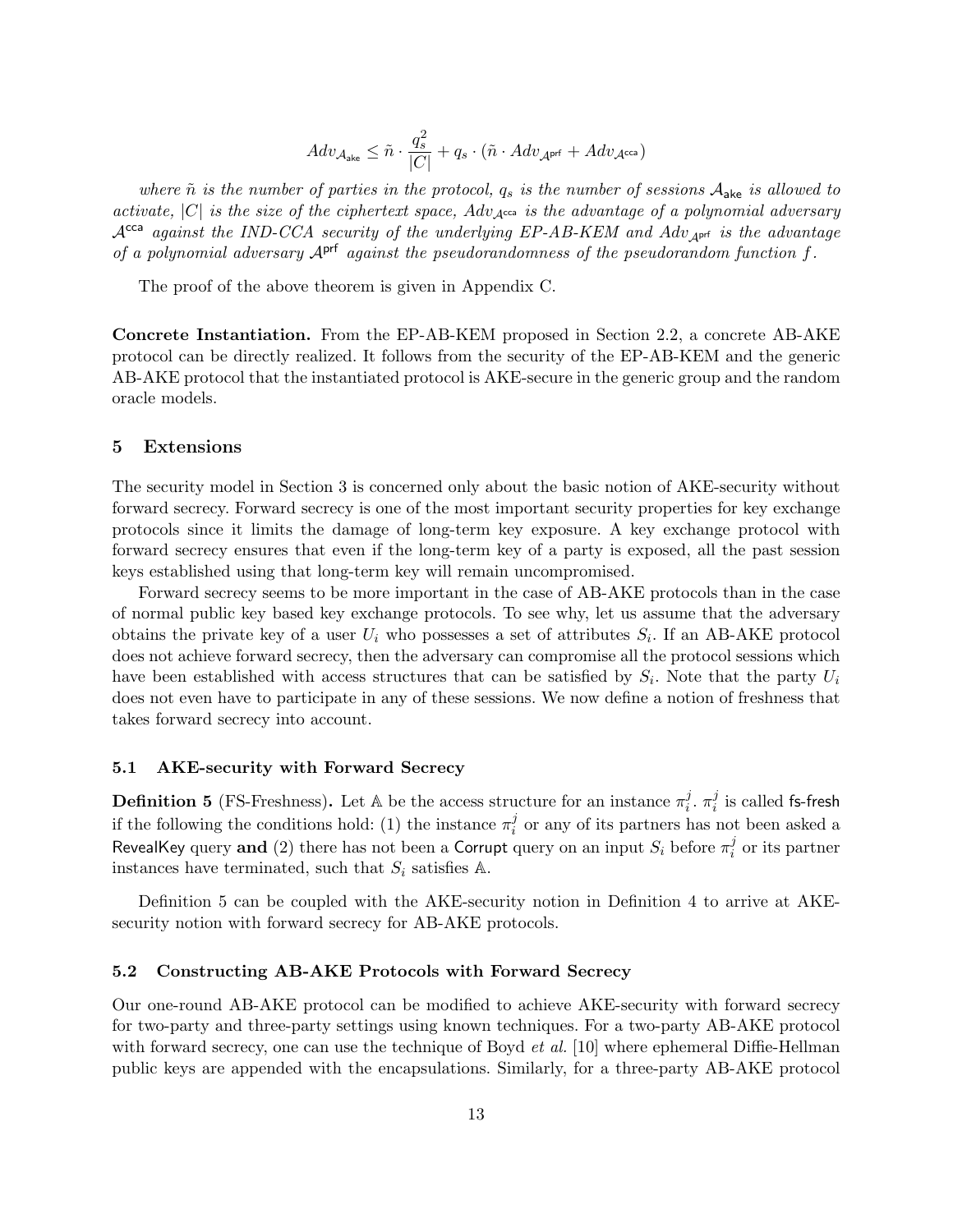with forward secrecy, the protocol of Joux [24] can be executed in the same round with our EP-AB-KEM based protocol. The session keys in both the protocols will include the ephemeral Diffie-Hellman key components which ensure forward secrecy. However, the protocols will achieve weak forward secrecy, wherein the adversary has to remain passive during protocol execution. The security of the resulting two-party and three-party AB-AKE protocols will depend on the hardness of the computational Diffie-Hellman and bilinear Diffie-Hellman problems respectively along with the security of the underlying AB-AKE protocol (the security of the latter has been proven already).

Constructing AB-AKE protocols in the more general group setting needs more than one round. The compiler of Katz and Yung (KY) [26] turns an unauthenticated group key exchange protocol into an authenticated one. The compiler uses a public key based signature as an "authenticator" for this purpose. One may adapt the KY compiler to the attribute-based setting by replacing the normal public key based signature with an attribute-based signature [28]. The resulting compiler can then be applied to the two-round unauthenticated Burmester and Desmedt (BD) protocol [11] to achieve a three-round AB-AKE protocol with forward secrecy. Since the session key established by the BD protocol is ephemeral it achieves forward secrecy, whereas the attribute-based KY compiler provides authentication. Although the attribute-based version of the KY compiler can be constructed with necessary changes to the KY compiler, it may not be straightforward. We leave this construction for future work.

## 6 Conclusion

We have initiated the concept of AB-AKE in the ciphertext-policy attribute-based system. Our modelling of AB-AKE assumes that each party has a set of attributes and a corresponding private key. A policy is defined (or negotiated) for each execution of the protocol and the parties satisfying the policy can establish a common shared key by executing the protocol. In the security model for AB-AKE, we have considered only outsider adversaries. Our security model can be extended by considering insider attackers who try to impersonate other protocol participants [25].

We have also introduced the concept of EP-AB-KEM. We then proposed a one-round generic AB-AKE protocol based on IND-CCA secure EP-AB-KEMs. For concrete instantiation of this protocol, we have presented an EP-AB-KEM and shown it secure under the IND-CCA notion in the generic group and random oracle models. As a consequence, a concrete AB-AKE protocol based on this EP-AB-KEM would also be secure in the generic group and random oracle models.

### References

- 1. Giuseppe Ateniese, Jonathan Kirsch, and Marina Blanton. Secret Handshakes with Dynamic and Fuzzy Matching. In Proceedings of the Network and Distributed System Security Symposium–NDSS'07. The Internet Society, 2007.
- 2. Amos Beimel. Secure Schemes for Secret Sharing and Key Distribution. PhD thesis, Israel Institute of Technology, Technion, Haifa, Israel, 1996.
- 3. Kamel Bentahar, Pooya Farshim, John Malone-Lee, and Nigel P. Smart. Generic constructions of identity-based and certificateless kems. J. Cryptology, 21(2):178–199, 2008.
- 4. John Bethencourt, Amit Sahai, and Brent Waters. Ciphertext-Policy Attribute-Based Encryption. In IEEE Symposium on Security and Privacy, pages 321–334. IEEE Computer Society, 2007.
- 5. James Birkett and Douglas Stebila. Predicate-Based Key Exchange. Cryptology ePrint Archive, Report 2010/082, 2010. To appear at ACISP 2010. Available at http://eprint.iacr.org/2010/082.
- 6. Jens-Matthias Bohli, Maria Isabel Gonzalez Vasco, and Rainer Steinwandt. Secure group key establishment revisited. Int. J. Inf. Sec., 6(4):243–254, 2007.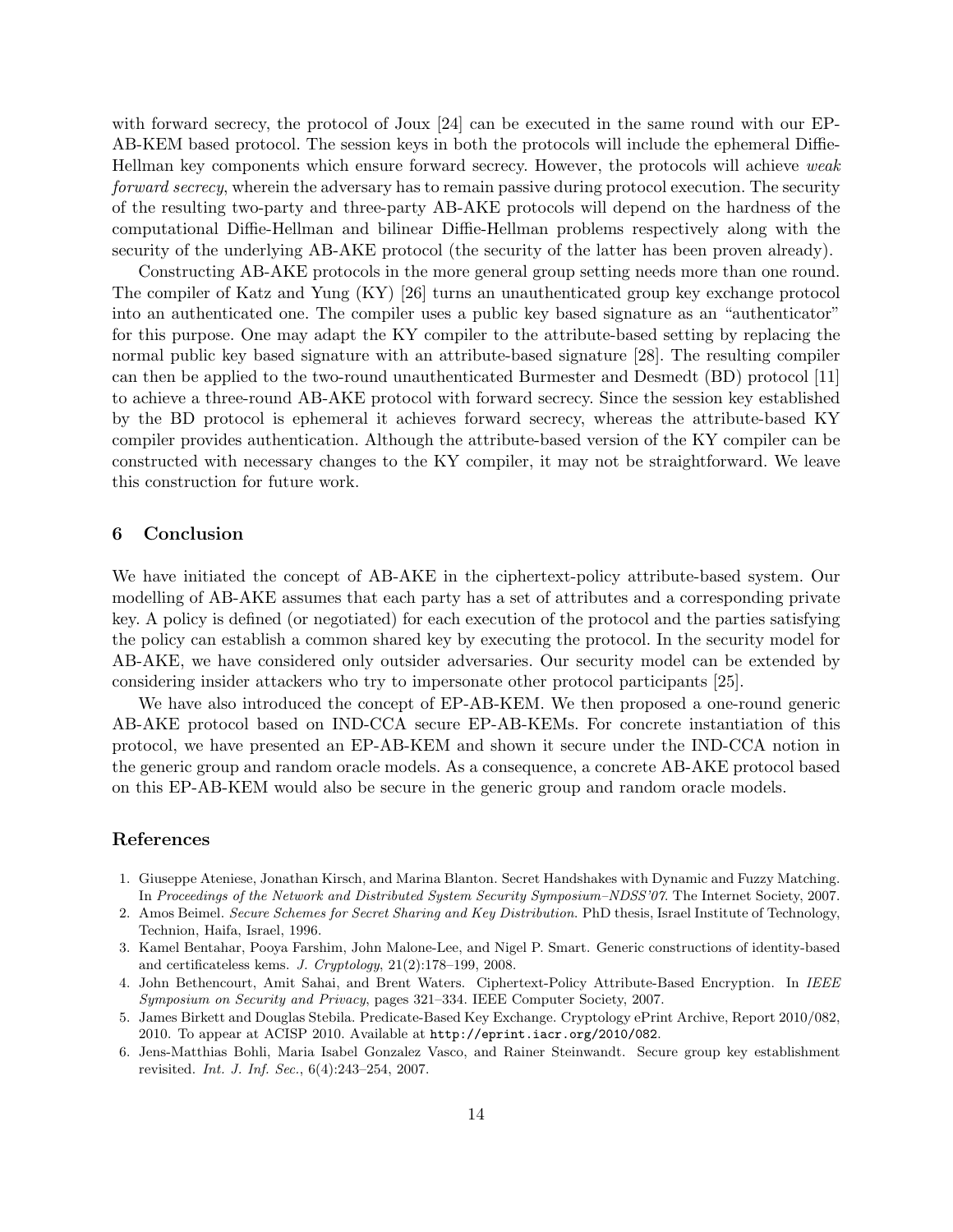- 7. D. Boneh and M.K. Franklin. Identity-Based Encryption from the Weil Pairing. In Advances in Cryptology–  $CRYPTO'01$ , volume 2139 of  $LNCS$ , pages 213–229. Springer, 2001.
- 8. Dan Boneh, Xavier Boyen, and Eu-Jin Goh. Hierarchical Identity Based Encryption with Constant Size Ciphertext. In Advances in Cryptology–EUROCRYPT 2005, volume 3494 of LNCS, pages 440–456. Springer, 2005.
- 9. Dan Boneh, Ran Canetti, Shai Halevi, and Jonathan Katz. Chosen-Ciphertext Security from Identity-Based Encryption. SIAM J. Comput., 36(5):1301–1328, 2007.
- 10. Colin Boyd, Yvonne Cliff, Juan Manuel González Nieto, and Kenneth G. Paterson. One-Round Key Exchange in the Standard Model. International Journal of Applied Cryptography, 1(3):181–199, 2009.
- 11. Mike Burmester and Yvo Desmedt. A Secure and Efficient Conference Key Distribution System (Extended Abstract). In Advances in Cryptology–EUROCRYPT'94, pages 275–286, 1994.
- 12. Ran Canetti, Shai Halevi, and Jonathan Katz. Chosen-Ciphertext Security from Identity-Based Encryption. In Advances in Cryptology–EUROCRYPT 2004, volume 3027 of LNCS, pages 207–222. Springer, 2004.
- 13. Ling Cheung and Calvin Newport. Provably secure ciphertext policy ABE. In CCS '07: Proceedings of the 14th ACM conference on Computer and communications security, pages 456–465, New York, NY, USA, 2007. ACM.
- 14. Ronald Cramer and Victor Shoup. Design and Analysis of Practical Public-Key Encryption Schemes Secure against Adaptive Chosen Ciphertext Attack. SIAM J. Comput., 33(1):167-226, 2004.
- 15. Alexander W. Dent. A Designer's Guide to KEMs. In Cryptography and Coding, 9th IMA International Conference, Cirencester, volume 2898 of LNCS, pages 133–151. Springer, 2003.
- 16. Alexander W. Dent. Hybrid Cryptography. Cryptology ePrint Archive, Report 2004/210, 2004. http://eprint. iacr.org/2004/210.
- 17. Eiichiro Fujisaki and Tatsuaki Okamoto. How to Enhance the Security of Public-Key Encryption at Minimum Cost. In Public Key Cryptography–PKC '99, volume 1560 of LNCS, pages 53–68. Springer, 1999.
- 18. Eiichiro Fujisaki and Tatsuaki Okamoto. Secure Integration of Asymmetric and Symmetric Encryption Schemes. In Michael J. Wiener, editor, Advances in Cryptology–CRYPTO '99, volume 1666 of LNCS, pages 537–554. Springer, 1999.
- 19. M. Choudary Gorantla, Colin Boyd, Juan Manuel González Nieto, and Mark Manulis. Generic One Round Group Key Exchange in the Standard Model. In 12th International Conference on Information Security and Cryptology–ICISC 2009. Springer, 2009.
- 20. M. Choudary Gorantla, Colin Boyd, and Juan Manuel Gonz´alez Nieto. On the connection between signcryption and one-pass key establishment. In Steven D. Galbraith, editor, IMA Int. Conf., volume 4887 of LNCS, pages 277–301. Springer, 2007.
- 21. Vipul Goyal, Abhishek Jain, Omkant Pandey, and Amit Sahai. Bounded Ciphertext Policy Attribute Based Encryption. In Automata, Languages and Programming, 35th International Colloquium–ICALP'08, volume 5126 of LNCS, pages 579–591. Springer, 2008.
- 22. Vipul Goyal, Omkant Pandey, Amit Sahai, and Brent Waters. Attribute-based encryption for fine-grained access control of encrypted data. In Proceedings of the 13th ACM Conference on Computer and Communications Security–CCS'06, pages 89–98. ACM, 2006.
- 23. Stanislaw Jarecki and Xiaomin Liu. Private Mutual Authentication and Conditional Oblivious Transfer. In Shai Halevi, editor, Advances in Cryptology–CRYPTO'09, volume 5677 of LNCS, pages 90–107. Springer, 2009.
- 24. Antoine Joux. A One Round Protocol for Tripartite Diffie-Hellman. In Algorithmic Number Theory, 4th International Symposium, volume 1838 of LNCS, pages 385-394. Springer, 2000.
- 25. Jonathan Katz and Ji Sun Shin. Modeling insider attacks on group key-exchange protocols. In Proceedings of the 12th ACM Conference on Computer and Communications Security–CCS'05, pages 180–189. ACM, 2005.
- 26. Jonathan Katz and Moti Yung. Scalable Protocols for Authenticated Group Key Exchange. In Advances in Cryptology–CRYPTO'03, volume 2729 of LNCS, pages 110–125. Springer, 2003.
- 27. Allison Lewko, Tatsuaki Okamoto, Amit Sahai, Katsuyuki Takashima, and Brent Waters. Fully Secure Functional Encryption: Attribute-Based Encryption and (Hierarchical) Inner Product Encryption. Cryptology ePrint Archive, Report 2010/100, 2010. To appear at EUROCRYPT 2010. Available at http://eprint.iacr.org/ 2010/110.
- 28. Hemanta Maji, Manoj Prabhakaran, and Mike Rosulek. Attribute-based signatures: Achieving attribute-privacy and collusion-resistance. Cryptology ePrint Archive, Report 2008/328, 2008. http://eprint.iacr.org/2008/ 328.
- 29. Amit Sahai and Brent Waters. Fuzzy Identity-Based Encryption. In Ronald Cramer, editor, Advances in Cryptology–EUROCRYPT'05, volume 3494 of LNCS, pages 457–473. Springer, 2005.
- 30. J.T. Schwartz. Fast probabilistic algorithms for verification of polynomial identities. J. ACM, 27(4):701–717, 1980.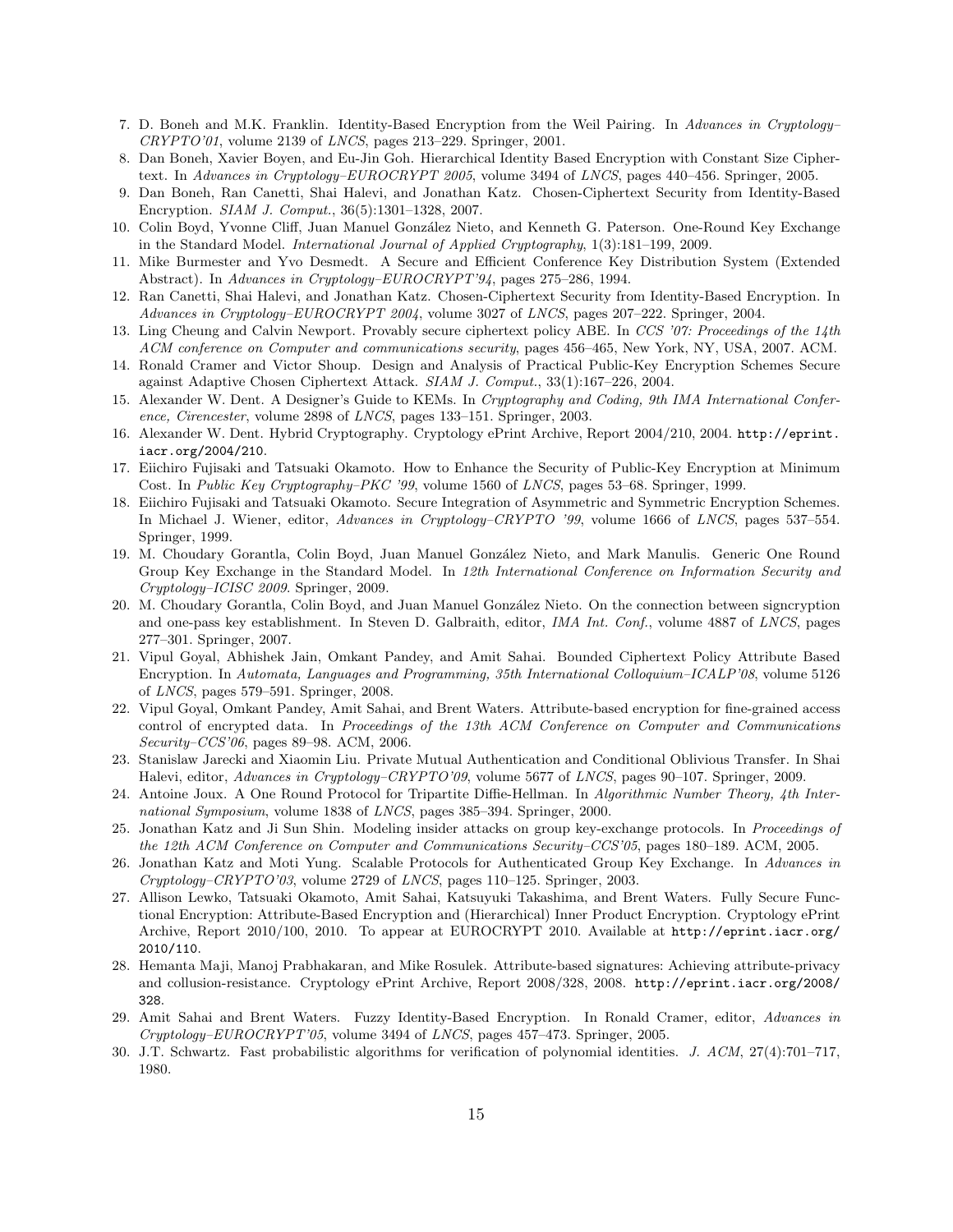- 31. Rainer Steinwandt and Adriana Suárez Corona. Attribute-based group key establishment. Unpublished manuscript.
- 32. Brent Waters. Ciphertext-Policy Attribute-Based Encryption: An Expressive, Efficient, and Provably Secure Realization. Cryptology ePrint Archive, Report 2008/290, 2008. http://eprint.iacr.org/.
- 33. R. Zippel. Probabilistic algorithms for sparse polynomials. In E.W. Ng, editor, EUROSAM, volume 72 of LNCS, pages 216–226. Springers, 1979.

## A Preliminaries

### A.1 Bilinear Pairing

Let  $\mathbb{G}_0$  and  $\mathbb{G}_1$  be two multiplicative groups of prime order p. Let g be an arbitrary of  $\mathbb{G}_0$ . The pairing  $e : \mathbb{G}_0 \times \mathbb{G}_0 \to \mathbb{G}_1$  is called an admissible bilinear map if it has the following properties:

Bilinearity:  $\forall u, v \in \mathbb{G}_0$  and  $a, b \in \mathbb{Z}_p$ , we have  $e(u^a, v^b) = e(u, v)^{ab}$ . Non-degeneracy:  $e(g, g) \neq 1$ . Computable: There exists an efficient algorithm to compute  $e(g, g)$ .

### A.2 Strong Existential Unforgeability

A signature scheme  $\Sigma$  consists of three polynomial time algorithms: SigKeyGen, Sign and Verify. The probabilistic algorithm SigKeyGen generates a signing-verification key pair  $(s_k, vk)$ . Sign is also a probabilistic algorithm that produces a signature  $\sigma$  on an input message m using the signing key sk. Verify is a deterministic algorithm that takes a tuple  $(m, \sigma, vk)$  as input and outputs a boolean value. If  $\sigma$  is a valid signature on m under vk, Verify returns 1. Otherwise 0 is returned.

A signature is said to be strongly existentially unforgeable against chosen message attacks (sUF-CMA) if there exists no probabilistic polynomial time adversary  $\mathcal{A}^{\text{cma}}$  that has non-negligible success probability in the security game below:

- **Setup:** The challenger runs the SigKeyGen algorithm to generate a key pair  $(s_k, vk)$  and passes the verification key  $vk$  on to  $\mathcal{A}^{cma}$ .
- **Sign Queries:** This query is asked by  $A^{cma}$  with a message m as input. The challenger runs the Sign algorithm with signing key sk and returns the signature  $\sigma$  to  $\mathcal{A}^{\text{cma}}$ .  $\mathcal{A}^{\text{cma}}$  is allowed to issue multiple **Sign** queries in an adaptive manner.
- **Forgery:** The adversary outputs a tuple  $(m^*, \sigma^*)$ . It wins the sUF-CMA security game if (1)  $\sigma^*$ is a valid signature on the message  $m^*$  under vk and (2)  $(m^*, \sigma^*)$  has not been an output of any of the Sign queries issued earlier.

## B Security Proof of EP-AB-KEM

We prove the security of our EP-AB-KEM in the generic group and random oracle models. Intuitively, our security proof implies that if there are any weaknesses in our EP-AB-KEM, they will only have come from exploiting specific mathematical structures of the underlying groups or the cryptographic hash functions used in the instantiation. Our proof closely follows the proof of the CP-ABE scheme of Bethencourt et al. [4].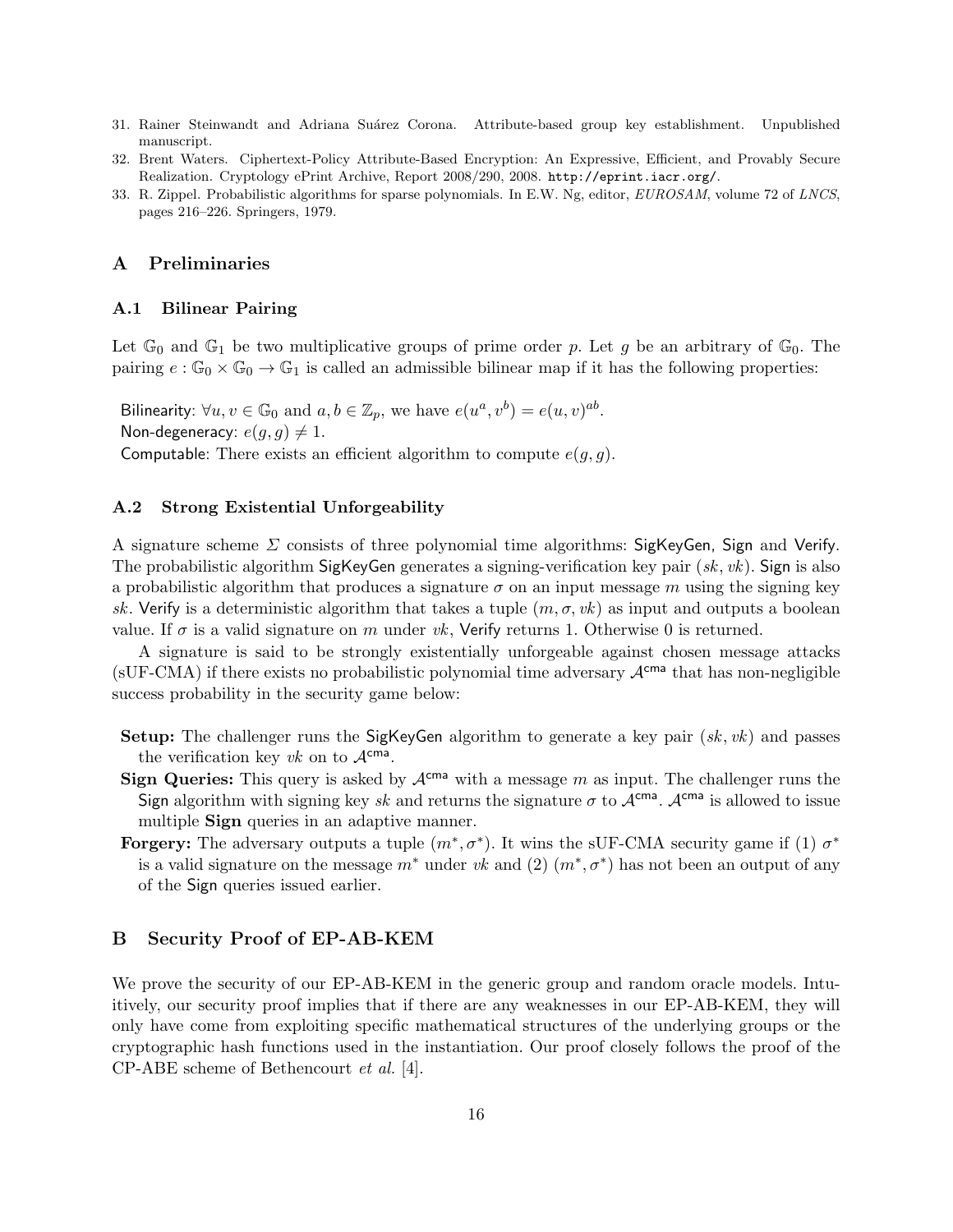**The Generic Group Model [8]**. We consider two random encodings  $\psi_0$ ,  $\psi_1$  of the additive group  $\mathbb{F}_p$  i.e., injective maps  $\psi_0, \psi_1 : \mathbb{F}_p \to \{0, 1\}^m$ , where  $m > 3 \log(p)$ . We write  $\mathbb{G}_0 = {\psi_0(x)|x \in \mathbb{F}_p}$ and  $\mathbb{G}_1 = {\psi_1(x) | x \in \mathbb{F}_p}$ . We are given oracles to compute the group operations in both the groups and also a non-degenerate bilinear map  $e : \mathbb{G}_0 \times \mathbb{G}_0 \to \mathbb{G}_1$ . The identity elements in the groups can be accessed by the queries  $\psi_0(0)$  and  $\psi_1(0)$ , while the generators by  $\psi_0(1)$  and  $\psi_1(1)$ . We denote  $\psi_0(1)$ ,  $\psi_0(x)$  and  $\psi_1(y)$  by g,  $g^x$  and  $e(g, g)^y$  respectively.

We are also given access to a random oracle to represent the hash function  $H: \{0,1\}^* \to \mathbb{G}_0$ .

**Theorem 2.** Let  $\psi_0$ ,  $\psi_1$ ,  $\mathbb{G}_0$  and  $\mathbb{G}_1$  be defined as above. For any  $\mathcal{A}^{cca}$ , let q be the total number of group elements it receives from the oracles and during its interaction with the IND-CCA security game of the EP-AB-KEM. Let  $Adv_{\mathcal{A}^{cm}}$  be the advantage of a polynomial time adversary  $\mathcal{A}^{cma}$  against the sUF-CMA notion of the signature scheme  $\Sigma$ . We have the advantage of  $\mathcal{A}^{cca}$  as  $\max\{Adv_{\mathcal{A}^{\mathsf{cma}}}, O(q^2/p)\}.$ 

Proof. Note that in the Challenge phase of the EP-AB-KEM security game, the adversary has to distinguish between real symmetric key and a value randomly chosen from symmetric key probability distribution i.e., with respect to our scheme the adversary has to distinguish between  $e(g, g)^{\alpha s}$ and  $e(g, g)^\theta$  for a randomly chosen  $\theta \in \mathbb{F}_p$ .

At the setup time, the simulation chooses  $\alpha, \beta_1, \beta_2$  at random from  $\mathbb{F}_p$ . If  $\beta_1 = \beta_2$ ,  $\beta_1 = 0$  or  $\beta_2 = 0$  the setup is aborted just as it would be in the actual construction. The public parameters  $h_1 = g^{\beta_1}, h_2 = g^{\beta_2}, f_1 = g^{\frac{1}{\beta_1}}, f_2 = g^{\frac{1}{\beta_2}}$  and  $e(g, g)^{\alpha}$  are sent to the adversary. The answers to the queries asked by  $A^{cca}$  as part of the EP-AB-KEM security game are simulated as below:

- $H$ -queries: The simulation maintains a list for the random oracle  $H$  with the input and response as entries. When a query is issued to the random oracle with input  $i$ , the simulation first checks if there is an entry for  $i$  in the list. If there exists an entry, it returns the previously returned response. Otherwise a new random value  $t_i$  is chosen from  $\mathbb{F}_p$  and the value  $g^{t_i}$  is returned. The values  $(t_i, g^{t_i})$  are stored along with the input *i*. The queries with input *vk* are answered in the same way.
- Extract queries: When the  $A^{cca}$  makes j-th key generation query on a set of attributes  $S_j$ , a new random value  $r^{(j)} \in \mathbb{F}_p$  and for each  $i \in S_j$  new random value  $r_i^{(j)} \in \mathbb{F}_p$  are chosen. The simulator then generates a private key corresponding to  $S_j$  as in the scheme. It computes  $D = g^{(\alpha+r^{(j)})/\beta_1}$ ,  $E = g^{r^{(j)}/\beta_2}$  and for each  $i \in S_j$ ,  $D_i = g^{r^{(j)}} \cdot H(i)^{r_i^{(j)}}$  and  $D'_i = g^{r_i^{(j)}}$ . The private key is passed onto  $\mathcal{A}^{\text{cca}}$ .
- Decap queries: When  $A^{cca}$  asks for a decapsulation query on an input encapsulation C, the simulation first parses the access tree  $\mathcal{T}'$  from C. It then extracts the verification key vk and the subtree  $\mathcal T$  from  $\mathcal T'$ . The simulation first verifies the signature on the encapsulation using vk and if it is valid proceeds with decapsulation as follows: It computes  $F_{vk}$  and  $F_x$  for each leaf node and interior node in  $\mathcal T$  as specified in the decapsulation algorithm. Note that this can be performed using appropriate queries to  $\psi_0$ ,  $\psi_1$  and the random oracle H. Finally,  $F_{R'}$  is computed and the symmetric key  $K$  recovered. Note that as in the decapsulation algorithm if vk was replaced, the simulation would set K to  $\bot$ . Finally, K is returned.

In the Challenge phase,  $\mathcal{A}^{cca}$  outputs a challenge access structure  $\mathcal{T}^*$ . Let  $Y^*$  denote the set of leaf nodes in  $\mathcal{T}^*$ . The simulation does the following: It generates a one-time key pair  $(s k^*, v k^*)$ and constructs an access tree  $\mathcal{T}^*$  from  $\mathcal{T}^*$  and  $vk^*$ . It then chooses  $s \in \mathbb{F}_p$ . It then computes the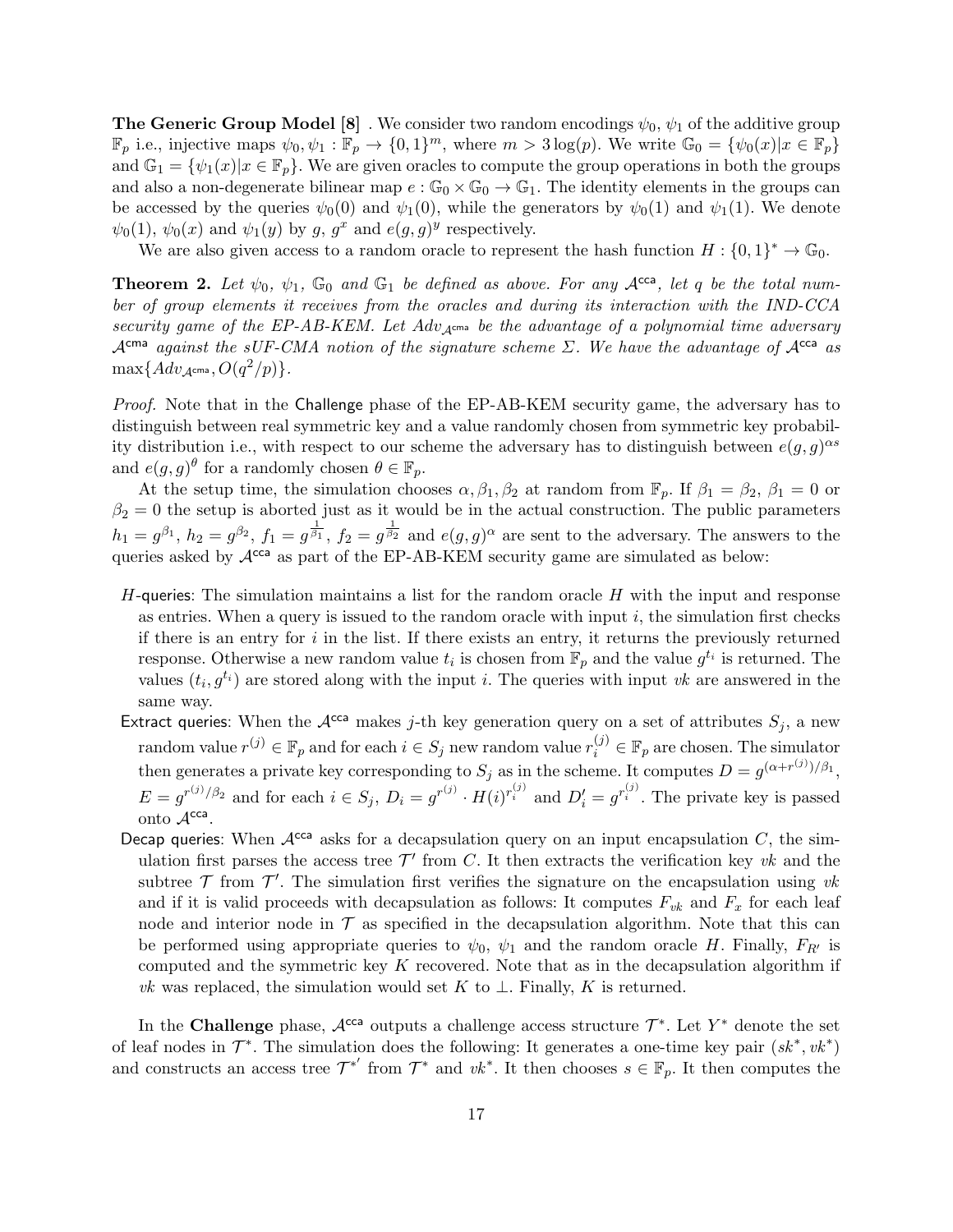shares  $\lambda_i = q_i(0)$  for all  $i \in Y^*$  and  $\lambda_{vk^*} = q_{vk^*}(0)$  as described in the scheme. The choice of  $\lambda_i$ 's can be perfectly simulated by choosing l random values  $\mu_1, \dots, \mu_l$  uniformly at random from  $\mathbb{F}_p$ for some value l and then letting  $\lambda_i$  fixed as a public linear combination of  $\mu_1, \dots, \mu_l$  and s. Later in proof, we will think of  $\lambda_i$  as such linear combination of these independent random variables.

Finally, the simulation chooses a random  $\theta \in \mathbb{F}_p$  and constructs the challenge symmetric key and encapsulation as follows:  $K^* = e(g, g)$ <sup> $\theta$ </sup> and  $C_1^* = h_1^s$ . For each relevant attribute *i*,  $C_i^* = g^{\lambda_i}, C_i'^* = g^{t_i \lambda_i}$ . For the verification key  $vk^*$ ,  $C_{vk^*} = h_2^{\lambda_{vk^*}}, C_{vk^*}' = g^{t_{vk^*}\lambda_{vk^*}}$ . Let  $\mathcal{C}^* =$  $(\mathcal{T}^{*}, C^*, C^*_i, C'^*_{i}, C'_{vk^*}, C'_{vk^*})$ . It then computes a signature  $\sigma^*$  on  $\mathcal{C}^*$  using the one-time secret key sk<sup>\*</sup>. The encapsulation values  $(C^*, vk^*,\sigma^*)$  are sent to  $\mathcal{A}^{\text{cca}}$ .

Following the generic proof of Boneh *et al.* [9], we divide the proof into the following two cases:

**Case 1:** Let Forge be the event that  $A^{cca}$  submits a decapsulation query with input  $(C, vk, σ)$  that is different from the challenge encapsulation given to it but with  $vk = vk^*$ . We now show that Pr[Forge] is negligible.

With the simulation of  $A^{cca}$ 's queries as described above we now construct a forger  $A^{cma}$  against the signature scheme. We assume that  $A^{cma}$  is given the challenge verification key  $vk^*$  at the beginning of the experiment. As described above, the public parameters are generated and answers to  $\mathcal{A}^{cca}$ 's queries are simulated. If  $\mathcal{A}^{cca}$  outputs a query  $(\mathcal{C}, v k^*, \sigma)$  even before the **Challenge** phase, then F outputs  $(C, \sigma)$  as its forgery and stops. Let  $(C^*, vk^*,\sigma^*)$  be the challenge encapsulation given to  $\mathcal{A}^{cca}$ . If  $\mathcal{A}^{cca}$  submits a valid encapsulation  $(\mathcal{C}, vk^*,\sigma)$  in a decapsulation query, as per the EP-AB-KEM security game we must have  $(C, \sigma) \neq (C^*, \sigma^*)$ . In this case  $\mathcal{A}^{cma}$  submits  $(\mathcal{C}, \sigma)$  as its forgery. Hence, the success probability of  $\mathcal{A}^{cma}$  is at least Pr[Forge]. Since, the one-time signature scheme is assumed to be strongly unforgeable,  $Pr[Forge] \le Adv_{\mathcal{A}}_{\text{cm}}$  must be negligible. Note that in this case (i.e., when Forge occurs),  $\mathcal{A}^{cca}$ 's view would have been identical even if we had set  $\theta = \alpha s$ .

Case 2: In this case, we assume that the event Forge does not occur. We now show that decapsulation queries with an input verification key  $vk \neq vk^*$  does not give  $\mathcal{A}^{cca}$  any advantage. Note that since we have assumed that Forge does not occur, a decapsulation query with input  $vk = vk^*$  must contain an invalid signature. For such a query  $\mathcal{A}^{cca}$  is returned ⊥. The rest of the proof below deals with Case 2.

When  $A^{cca}$  makes a query to the group oracles, we may condition on the event that (1)  $A^{cca}$ provides as input only the values it received from the simulation or intermediate values it obtained as response from the oracles and (2) there are p distinct values in the ranges of both  $\psi_0$  and  $\psi_1$ . This event happen with the overwhelming probability of  $1 - O(q/p^2)$ , where q is the upper bound on the number of queries that can be made during the simulation. We may even keep track of the algebraic expressions being called for from the oracles as long as "accidental collisions" do not occur. Specifically, we can think of an oracle query as being a rational function  $\nu = \eta/\xi$  in the variables  $\theta$ ,  $\alpha$ ,  $\beta_1$ ,  $\beta_2$ ,  $s$ ,  $t_i$ 's,  $r_i^{(j)}$ 's,  $r_i^{(j)}$  $\mu_k$ 's. An accidental collision would be when for queries corresponding to any two distinct formal rational functions  $\eta/\xi \neq \eta'/\xi'$ , we have that the values of  $\eta/\xi$  and  $\eta'/\xi'$  coincide due to random choices of these independent variables' values.

We now condition that no such accidental collisions occur in either  $\mathbb{G}_0$  or  $\mathbb{G}_1$ . For any pair of distinct queries  $\eta/\xi$  and  $\eta'/\xi'$  within a group, a collision occurs only if the non-zero polynomial  $\eta/\xi-\eta'/\xi'$  evaluates to zero. The total degree of this polynomial in our case is at most 5 (a constant). By Schwart-Zippel lemma [30, 33], the probability of this event is  $O(1/p)$ . By a union bound, the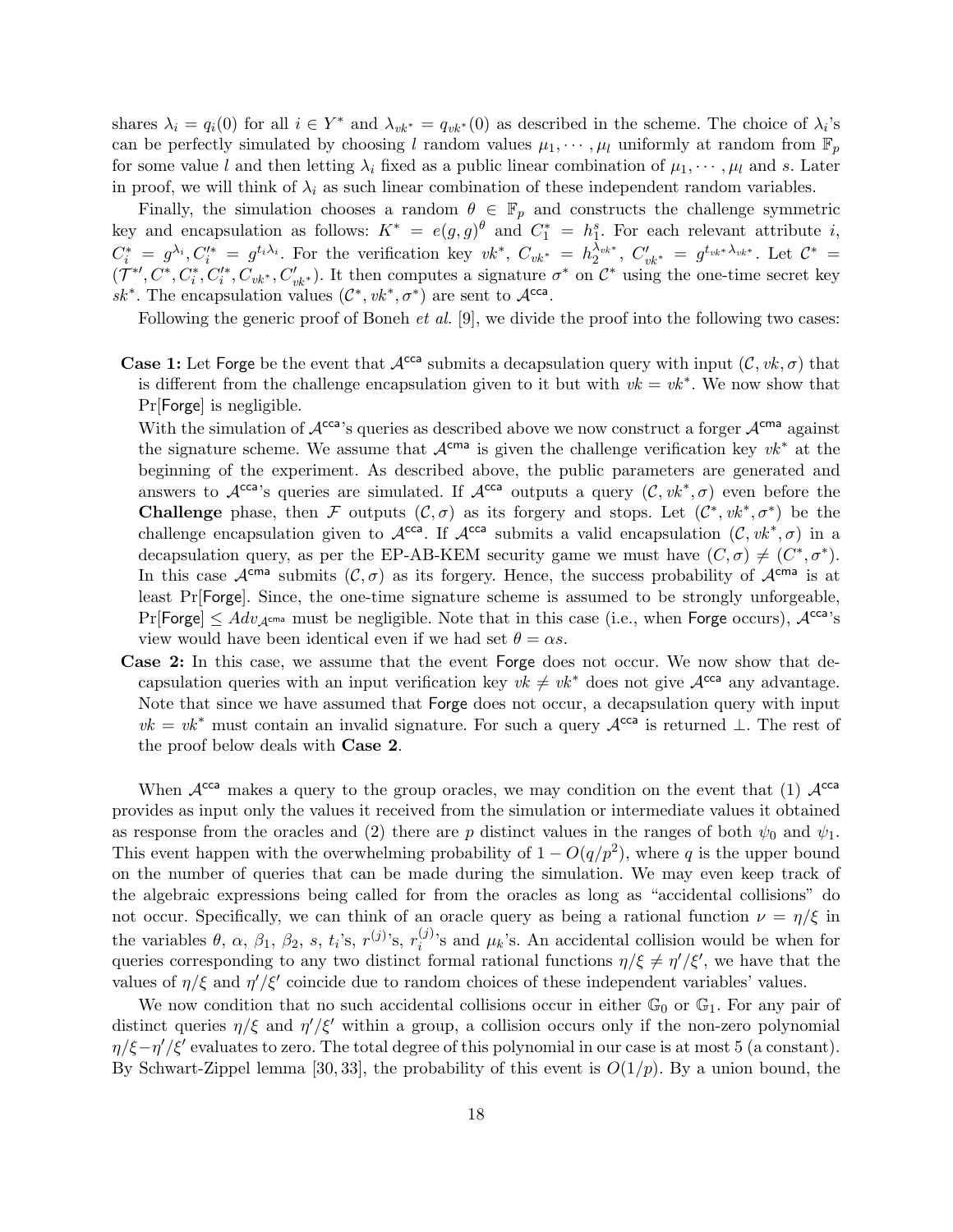probability that any such collision happens in our simulation is at most  $O(q^2/p)$ . Hence, we can condition on no such collision happening and still maintain  $1 - O(q^2/p)$  of the probability mass.

We now consider what the adversary's view would have been, if we had set  $\theta = \alpha s$ . In this part of Case 2 of the proof, subject to the above conditioning, we show that the adversary's view would have been identically distributed. Since we are in the generic group model, where each group element's representation is uniformly and independently chosen, the only way that adversary's view can differ in the case  $\theta = \alpha s$  is if there are two queries  $\nu$  and  $\nu'$  into  $\mathbb{G}_1$  such that  $\nu \neq \nu'$  but  $\nu|_{\theta=\alpha s} = \nu'|_{\theta=\alpha s}$ . Since  $\theta$  only occurs as  $e(g, g)$ <sup> $\theta$ </sup> in  $\mathbb{G}_1$ , the only dependence  $\nu$  or  $\nu'$  can have on θ is by having some additive terms of the form  $\gamma$ θ for some constant  $\gamma$ . Therefore we must have  $\nu - \nu' = \gamma \alpha s - \gamma \theta$  for some constant  $\gamma \neq 0$ . We can then artificially add the query  $\nu - \nu' + \gamma \theta = \gamma \alpha s$ to the adversary's queries. We will now show that based on the information given to the adversary it can never construct a query for  $e(g, g)^{\gamma \alpha s}$ .

| $t_i$                                   | $\lambda_i$                                                   | $\lambda_i t_i$                       | $r^{(j)} + t_i r_i^{(j)}$                       |
|-----------------------------------------|---------------------------------------------------------------|---------------------------------------|-------------------------------------------------|
| $r_i^{(j)}$                             | $t_i t_{i'}$                                                  | $\lambda_i t_{i'}$                    | $t_i t_{i'} \lambda_{i'}$                       |
| $t_i(r^{(j)}+t_{i'}r^{(j)}_{i'})$       | $t_ir_i^{(j)}$                                                | $\alpha + r^{(j)}$                    | S                                               |
| $\alpha s + r^{(j)}s$                   | $r^{(j)}$                                                     | $\lambda_i\lambda_{i'}$               | $t_i\lambda_i\lambda_{i'}$                      |
| $\lambda_{i'}(r^{(j)} + t_i r_i^{(j)})$ | $\lambda_{i'}r_i^{(j)}$                                       | $t_i t_{i'} \lambda_i \lambda_{i'}$   | $t_i \lambda_i (r^{(j)} + t_{i'} r^{(j)}_{i'})$ |
| $t_i \lambda_i r_i^{(j)}$               | $(r^{(j)}+t_ir_i^{(j)})(r^{(j)})$<br>$+ t_{i'} r_{i'}^{\vee}$ | $(r^{(j)}+t_ir^{(j)}_i)r^{(j')}_{i'}$ | $r_i^{(j)}r_{i'}^{(j')}$                        |
| $\mathrm st_{vk}$ ; $\lambda_{vk}$      | $t_{vk}t_i$                                                   | $t_{vk}t_{vk'}$                       | $t_{vk}\lambda_i$                               |
| $t_{vk}t_i\lambda_i$                    | $t_{vk}t_{vk'}\lambda_{vk'}$                                  | $t_{vk}(r^{(j)} + t_i r_i^{(j)})$     | $t_{vk}r_i^{(j)}$                               |
| $t_{vk}\lambda_{vk}$                    | $t_{vk}t_{vk'}\lambda_{vk}\lambda_{vk'}$                      | $t_{vk}\lambda_{vk}t_i$               | $t_{vk}\lambda_{vk}\lambda_i$                   |
| $t_{vk}t_i\lambda_{vk}\lambda_i$        | $t_{vk}\lambda_{vk}(r^{(j)}+t_ir_i^{(j)})$                    | $t_{vk}\lambda_{vk}r_i^{(j)}$         | $r^{(j)}\lambda_{vk}$                           |

**Table 1.** Possible query types into  $\mathbb{G}_1$  from the adversary

Table 1 enumerates all the possible query types into  $\mathbb{G}_1$  by means of the bilinear map and the group elements given to the adversary except for those that contain  $\beta_1$  or  $\beta_2$  in every monomial as they will not be relevant for constructing a query involving the term  $\alpha s$ . In the table, the variables i and i' are possible attribute strings, j and j' are indices of secret key queries made by the adversary and vk and vk' are the verification keys generated by KeyGen algorithm of the signature scheme. Note that all the possible queries are given in terms of  $\lambda_i$ 's, not  $\mu_k$ 's. It can be checked that the query terms in the table can be formed by the adversary from the information available to it. In addition to the polynomials in the table, the adversary also has access to 1 and  $\alpha$ . The adversary can query for arbitrary linear combination of these terms. We will now show that no such combination can produce a polynomial of the form  $\gamma \alpha s$  for some constant  $\gamma \neq 0$ .

In Table 1 the only term that contains  $\alpha s$  is  $\alpha s + r^{(j)}s$ , which can be formed by pairing  $s\beta_1$  with  $\alpha+r^{(j)}/\beta_1$ . By such queries, the adversary could create a polynomial of the form  $\gamma\alpha s+\sum_{j\in T}\gamma_jsr^{(j)}$ for some set T and constants  $\gamma, \gamma_j \neq 0$ . To obtain a query polynomial of the form  $\gamma \alpha s$  the adversary must add other linear combinations in order to cancel the terms of the form  $\sum_{j\in T}\gamma_jsr^{(j)}$ . From the table, the only other terms that the adversary has access to that could involve terms of the form  $sr^{(j)}$  are obtained by pairing  $r^{(j)} + t_i r_i^{(j)}$  with some  $\lambda_{i'}$  and also by pairing  $\beta_2 \lambda_{vk}$  with  $r^{(j)}/\beta_2$ . This is so since,  $\lambda_{i'}$  and  $\lambda_{vk}$  terms are public linear combinations of  $\mu_1, \dots, \mu_l$  and s. The adversary can create a query polynomial of the form: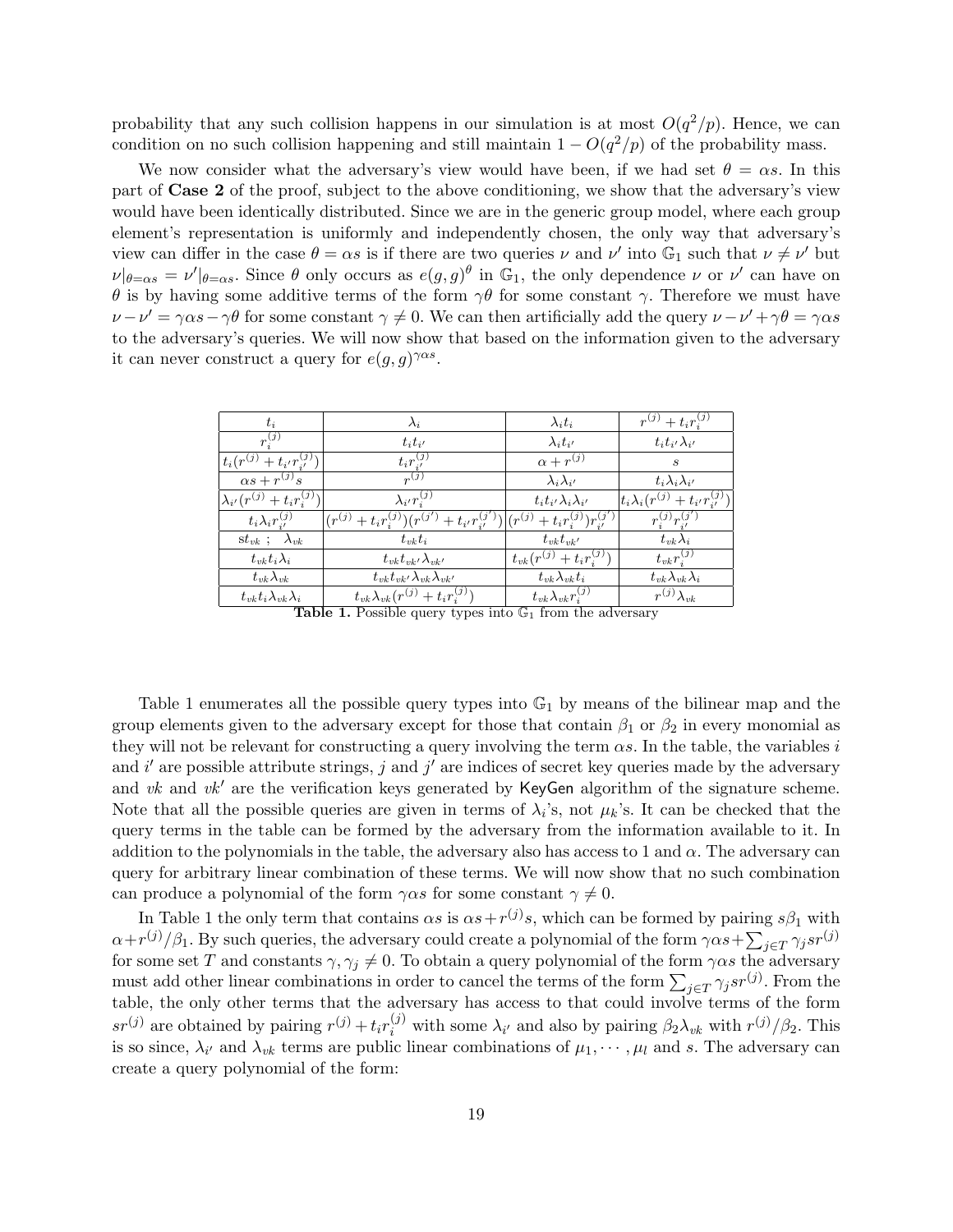$$
\gamma \alpha s + \sum_{j \in T} \left( \gamma_j s r^{(j)} + \sum_{(i,i',vk) \in T_{j'}} \lambda_{i'} r^{(j)} + \lambda_{i'} t_i r^{(j)}_i + \lambda_{vk} r^{(j)} \right) + \text{ other terms}.
$$

We now complete the proof with the following case analysis that shows that any of the adversary's query polynomials cannot be of the form  $\gamma \alpha s$ .

**Case 2a:** In this case, let us assume that there exists some  $j \in T$  such that the set of secret shares  $L_j = \{\lambda_{i'}, \lambda_{v} k : \exists i : (i, i', vk) \in T'_j\}$  do not allow for reconstruction of s. If this is the case, then the term  $sr^{(j)}$  will not be cancelled and hence the adversary's query cannot be of the form  $\gamma\alpha s$ . **Case 2b:** Now we assume that for all  $j \in T$ , the set of secret shares  $L_j = \{\lambda_{i'}, \lambda_{v'}\}\$ :  $\exists i$ :  $(i, i', vk) \in T'_j$  do allow for the reconstruction of the secret s. Fix any  $j \in T$ . Consider the set of attributes  $S_j$  that belongs to the j-th Extract query from the adversary. By the restriction that no requested key should pass the challenge access structure and by the properties of the secret sharing scheme, the set of shares  $L'_j = \{\lambda_i : i \in S_j\}$  cannot reconstruct s. Thus, there must exist at least one share  $\lambda_{i'}$  in  $L_j$  such that  $\lambda_{i'}$  is linearly dependent of  $L'_j$  when written in terms of s and  $\mu_1, \dots, \mu_l$ . Thus for some  $i \in S_j$ , there must be a term of the form  $\lambda_{i'} t_i r_i^{(j)}$  $\binom{J}{i}$  in the adversary's queries. However, it is evident from Table 1 that the adversary has no access to a term of this form. Hence, none of the queries can be of the form  $\gamma \alpha s$ .

 $\Box$ 

### C Security Proof of the Generic AB-AKE Protocol

*Proof.* We prove the theorem in a sequence of games. Let  $S_i$  be the event that  $A_{abc}$  wins the AKE-security game in Game i.

Game 0. This is the original AKE-security game as per Definition 4. We have

$$
Adv_{A_{\text{ake}}} = |2 \cdot \Pr[S_0] - 1|.
$$
\n(3)

Game 1. This game is the same as the previous one except that if two different sessions at user  $U_i$  output identical message  $C_i$ , then the game aborts. Let Repeat be such an event. As there are  $\tilde{n}$  users in the protocol, we have

$$
|\Pr[S_0] - \Pr[S_1]| \le \tilde{n} \cdot \Pr[\text{Repeat}].\tag{4}
$$

As the adversary is allowed to activate at most  $q_s$  number of sessions, we have

$$
\Pr[\text{Repeat}] \le \frac{q_s^2}{|C|}.\tag{5}
$$

**Game 2.** This is the same as the previous game except that a value  $t \stackrel{R}{\leftarrow} [1, q_s]$  is chosen. If the Test query does not occur in the t-th session the game aborts and outputs a random value. Let  $E_2$  be the event that the guess is correct.

$$
\Pr[S_2] = \Pr[S_2 | E_2] \Pr[E_2] + \Pr[S_2 | \neg E_2] \Pr[\neg E_2] = \Pr[S_1] \frac{1}{q_s} + \frac{1}{2} \left( 1 - \frac{1}{q_s} \right). \tag{6}
$$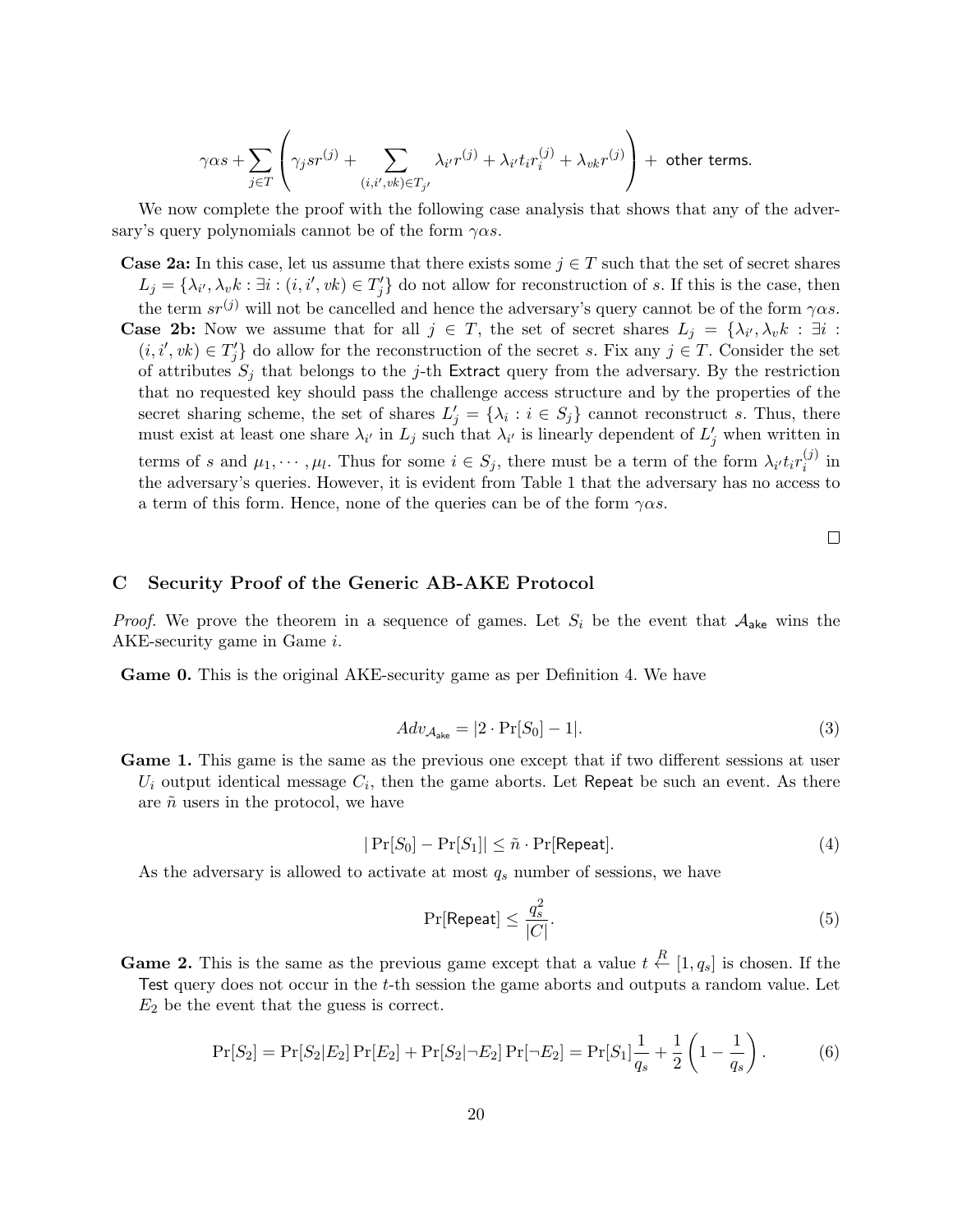**Game 3.** This is identical to the previous game except that the output of each  $f_{K_i}$  for  $1 \leq i \leq \tilde{n}$ is replaced by a random value chosen uniformly from  $\{0,1\}^k$ . We have,

$$
|\Pr[S_2] - \Pr[S_3]| \le \tilde{n} \cdot Adv_{\mathcal{A}^{\text{prf}}}.\tag{7}
$$

- **Game 4.** This game is identical to the previous game except that the queries asked of  $A_{abc}$  are now answered by  $\mathcal{A}^{cca}$ , an adversary against the IND-CCA security of the underlying EP-AB-KEM as follows:  $A^{cca}$  forwards the public parameters that it received from its challenger to  $A_{abc}$ . Note that if we allow  $A_{\text{ake}}$  to choose the access structure in the Test session,  $A_{\text{ake}}$  chooses  $A^*$  and sends it to  $\mathcal{A}^{\text{cca}}$  at the beginning of the Test session. Otherwise,  $\mathcal{A}^{\text{cca}}$  itself may choose  $\mathbb{A}^*$ . Once  $A_{\text{ake}}$  chooses the Test session,  $A^{\text{cca}}$  gives the challenge access structure  $\mathbb{A}^*$  to its challenger. The EP-AB-KEM challenger returns  $(K_b, C^*)$  to  $\mathcal{A}^{cca}$  as described in Definition 2. The goal of  $\mathcal{A}^{cca}$ is to output whether  $K_b$  is encapsulated within  $C^*$  or not.  $\mathcal{A}^{\text{cca}}$  finally chooses a user  $U_i^*$  whose attributes  $S_i^*$  satisfy the challenge access structure  $\mathbb{A}^*$ . With these choices,  $\mathcal{A}^{\text{cca}}$  now starts simulating answers to the queries of  $A_{\text{ake}}$  as below. Note that we explain only the simulation done in the test session. The queries issued in all the other sessions can be trivially answered by  $\mathcal{A}^{\text{cca}}$ , since it is allowed to extract private keys corresponding to attributes that satisfy all the access structures except  $\mathbb{A}^*$ .
	- Send $(\pi_i^t, m)$ : If m contains only  $\mathbb{A}^*$ , as per the protocol it has to initiate the test session at  $U_i$ . If  $U_i = U_i^*$ ,  $\mathcal{A}^{\text{cca}}$  returns the challenge encapsulation  $C^*$  as the outgoing message from the instance  $\pi_i^t$ . Otherwise,  $\mathcal{A}^{cca}$  runs the Encapsulation algorithm on behalf of  $U_i$  and obtains the pair  $(K_i, C_i)$ . It keeps  $K_i$  with itself and returns  $C_i$  as the outgoing message.
		- On the other hand, if the message contains an encapsulation  $C_i$ ,  $\mathcal{A}^{\text{cca}}$  proceeds as follows:
		- 1. If  $U_i = U_i^*$ , it issues a Decap query to its challenger with  $C_i$  and the attributes of  $U_i^*$ as input. If the challenger returns a key  $K_i$ ,  $\mathcal{A}^{cca}$  stores  $K_i$  and accepts the session. Otherwise, the session is rejected. Note that if  $U_i = U_i^*$ , then  $C_i$  cannot be equal to  $C_i^*$ conditioning on the event Repeat in Game 1.
		- 2. If  $U_i \neq U_i^*$ ,  $\mathcal{A}^{\text{cca}}$  first checks if  $C_i = C_i^*$ . If it matches  $\mathcal{A}^{\text{cca}}$  accepts the session. Otherwise, as described above it issues Decap query to its challenger with  $C_i$  and the attributes of  $U_i^*$  as input. Note that the attributes of  $U_i^*$  satisfy the access structure  $\mathbb{A}^*$  embedded in  $C_i$ . If the challenger returns a key  $K_i$ ,  $\mathcal{A}^{cca}$  stores  $K_i$  and accepts the session. Otherwise,  $A<sup>cca</sup>$  rejects the session.
	- RevealKey $(\pi_i^j)$  $i_j^j$ ): Note that a RevealKey query on the test session is not allowed. In all other sessions  $A^{cca}$  can answer this query by simply asking Decap query on all the encapsulations exchanged in that session. Since  $A^{cca}$  is also allowed to extract private keys corresponding to attributes that do not satisfy A<sup>\*</sup>, it can trivially answer the RevealKey queries of all the sessions other than the test session.
	- Corrupt(S<sub>i</sub>): If S<sub>i</sub> do not satisfy  $A^*$ , then  $A^{cca}$  can trivially answer this query using the Extract query available to it as part of the IND-CCA security game of the EP-AB-KEM.
	- Test( $\pi_i^t$ ):  $\mathcal{A}^{cca}$  now embeds the challenge key  $K_b$  into the response to  $\mathcal{A}_{abc}$ . It computes the challenge key  $\kappa^* = f_{K_1}(\mathsf{sid}) \oplus \cdots \oplus f_{K_b}(\mathsf{sid}) \oplus \cdots \oplus f_{K_n}(\mathsf{sid})$ . Note that, as described in the simulation of Send queries above, all the symmetric other than  $K_b$  are either generated by  $\mathcal{A}^{cca}$  or obtained from its challenger via Decap queries. The key  $\kappa^*$  is returned to  $\mathcal{A}_{abc}$ .

Since the simulation by  $\mathcal{A}^{cca}$  for  $\mathcal{A}_{ake}$  is perfect without any aborts, Game 3 and Game 4 are indistinguishable. We have  $Pr[S_4] = Pr[S_3]$ .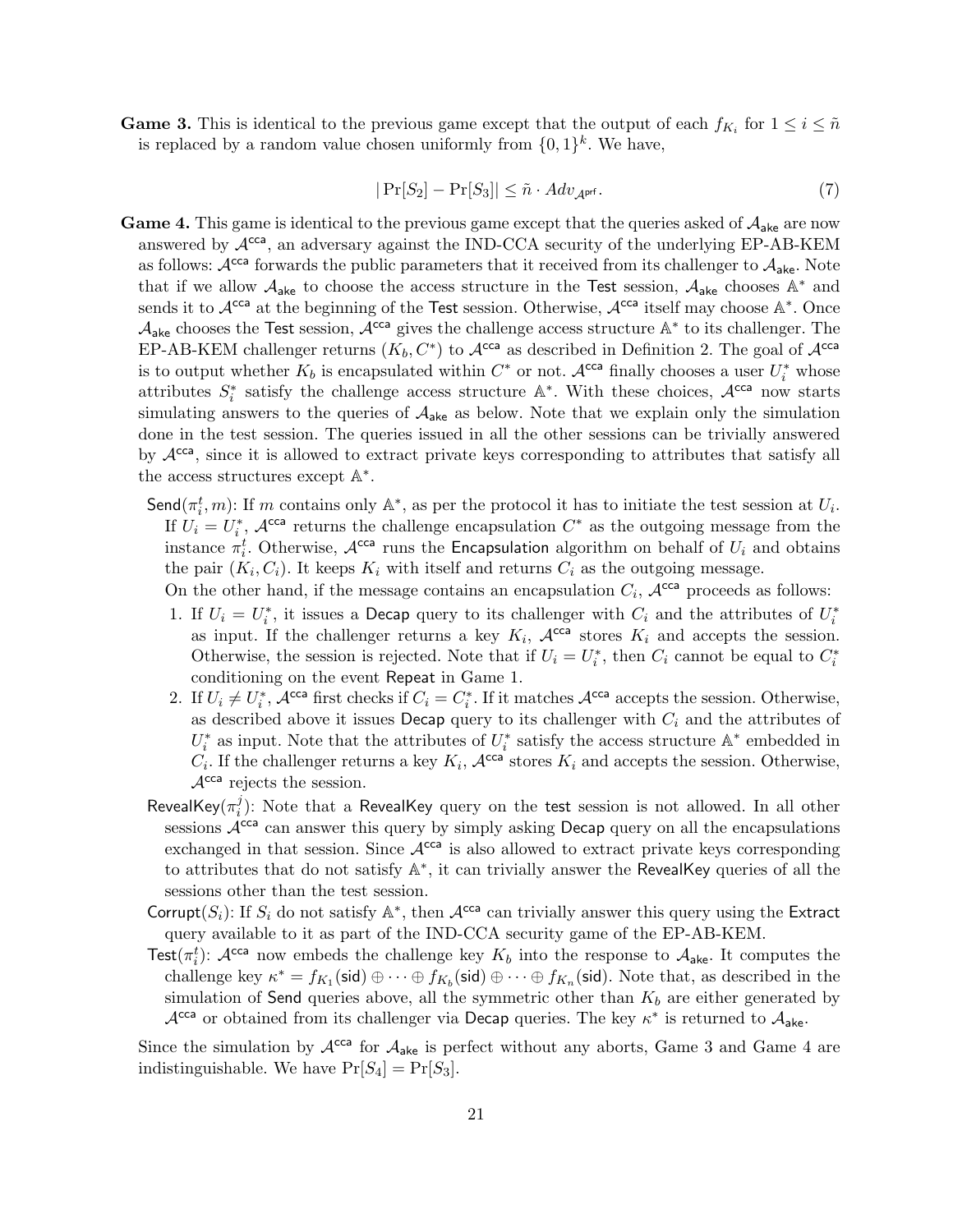Let b' be the output of  $A_{ake}$ .  $A^{cca}$  simply passes this bit onto its challenger. This game is essentially  $A_{\text{ake}}$  playing IND-CCA security game against the EP-AB-KEM's challenger.  $A^{\text{cca}}$ succeeds whenever  $A_{\text{ake}}$  does so. Hence, the advantage of  $A^{\text{cca}}$  is at least the same as that of  $A_{ake}$ . We have

$$
|2 \cdot \Pr[S_4] - 1| \le A d v_{\mathcal{A}^{\text{cca}}}.
$$
\n
$$
(8)
$$

From Equations 3 to 8, we have the claimed advantage for  $A_{abc}$ .

 $\Box$ 

*Remark 3.* From Game 4 of the above proof, it is evident that  $A^{cc}$  obtains the challenge access structure  $A^*$  only at the initiation of the Test session. However,  $A^{cca}$  has to answer the queries asked by  $A_{\text{ake}}$  on sessions established prior to the Test session for which  $A^{\text{cca}}$  has to interact with its challenger. As in the selective security model for EP-AB-KEM, if  $\mathcal{A}^{cca}$  commits to an access structure at the start of its game, it cannot simulate answers to all the queries asked by  $A_{\text{ake}}$ . Hence, we need an IND-CCA secure EP-AB-KEM secure in the fully adaptive model for our generic construction of AB-AKE protocols.

### D Ciphertext Policy Attribute-based Hybrid Encryption

We now extend the paradigm of hybrid encryption to CP-ABE. We show that an IND-CCA secure EP-AB-KEM when combined with any IND-CCA secure DEM will result in an IND-CCA secure CP-ABE scheme. The hybrid CP-ABE scheme will have the usual efficiency advantages that a hybrid encryption scheme has over a direct public key encryption scheme.

While our proof may seem straightforward, note that it has not previously been formally established. Combining a KEM and a DEM to achieve a secure hybrid encryption scheme is not always trivial, for example, as in the case of certificateless KEMs [3]. Moreover, Gorantla et al. [20] described a notion of security for signcryption KEMs which can be useful in establishing a relationship with key exchange protocols, but cannot be used in combination with any DEM for the purpose of hybrid signcryption. Hence, it is necessary to validate the combination of any KEM and DEM.

We show our result only for fully adaptive CCA-secure hybrid CP-ABE schemes. Our proof can be easily extended to other flavours of security i.e., notions that consider CPA-secure and/or selective-policy CP-ABE schemes.

### D.1 CCA Security for CP-ABE Schemes

A CP-ABE scheme consists of four polynomial time algorithms: Setup, Encrypt, KeyGen, Decrypt. An optional Delegate algorithm may also exist. The access structure A and the set of parties are as defined in Section 2.

Setup(k, U) This algorithm takes the security parameter k and the attribute universe description  $\mathbb U$  as inputs. The public parameters PK and the master key MK are the outputs.

Encrypt( $PK, M, A$ ) This algorithm takes as input the public parameters PK, a message M and an access structure  $A$  over the attribute universe  $U$ . This algorithm encrypts  $M$  and produces a ciphertext  $CT$  such that only a user that possesses a set of attributes satisfying  $A$  will be able to decrypt the message. We assume that the ciphertext implicitly contains A.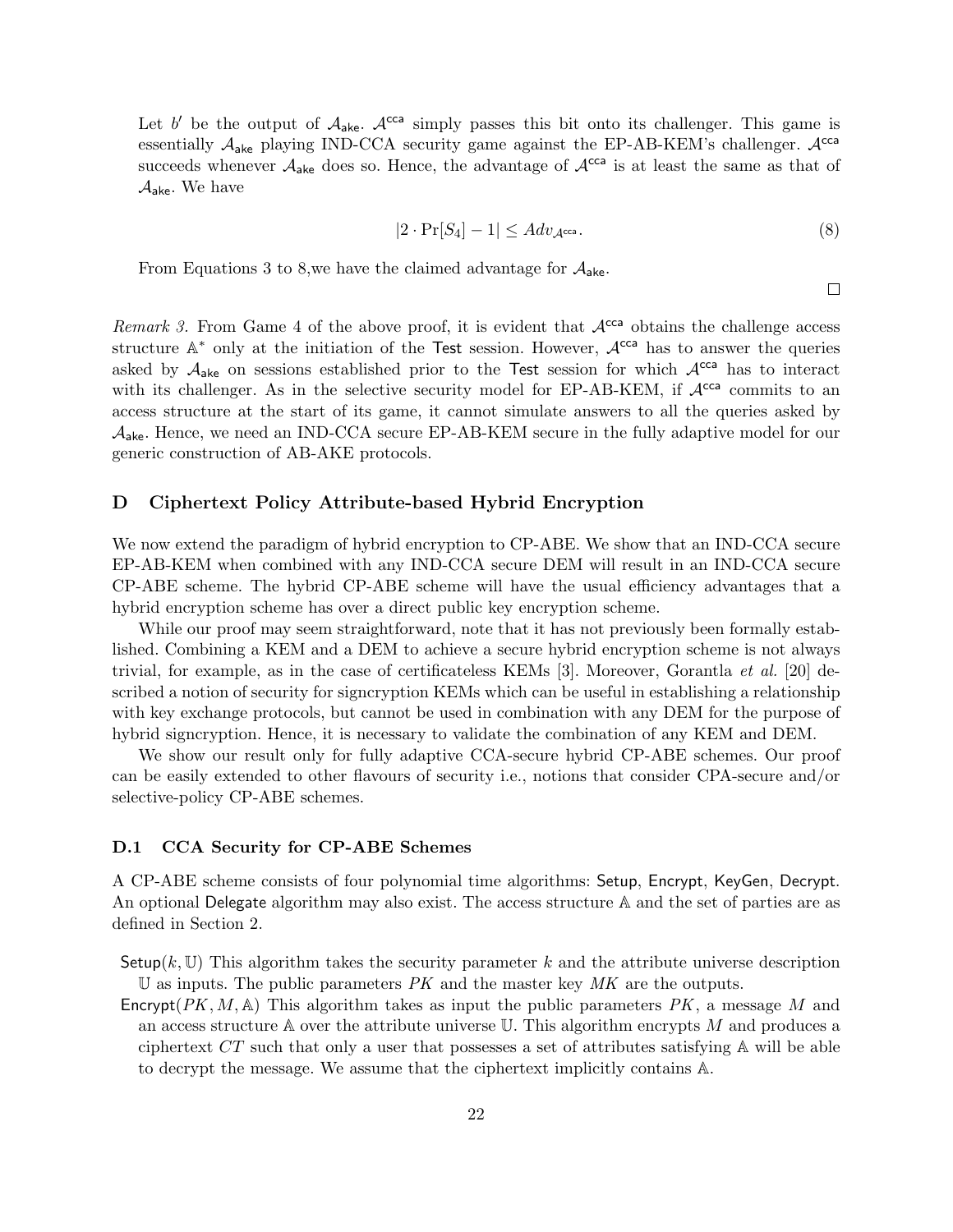- KeyGen( $MK, PK, S$ ) This algorithm takes as input the master key  $MK$ , the public parameters PK and a set of attributes S. The output is a private key SK corresponding to the attribute set S.
- Decrypt( $PK, CT, SK$ ) takes as input the public parameters  $PK$ , a ciphertext  $CT$  which contains an access structure  $A$  and a private key  $SK$  corresponding to a set of attributes  $S$ . The algorithm returns either a message M or  $\perp$ .

For a CP-ABE scheme to be considered valid, it is required that for any message M from the message space, for any key  $SK$  corresponding to an attribute set  $S$ , if  $S$  satisfies A and if  $CT \leftarrow$  Encrypt( $PK, M, A$ ), then Decrypt( $PK, CT, SK$ ) = M.

Bethencourt et al. [4] defined the notion of fully adaptive CPA security for CP-ABE schemes. An analogous model with selective security has been defined by Goyal et al. [21]. As remarked by Waters [32], the CPA security model of Bethencourt *et al.* could be easily extended to model CCA security. We now describe IND-CCA security notion for CP-ABE schemes.

**Definition 6.** A CP-ABE is IND-CCA secure if the advantage of any PPT adversary  $A^{cca}$  in the following game is negligible in the security parameter  $k$ .

Setup: The challenger runs the Setup algorithm and returns the public parameters  $PK$  to  $\mathcal{A}^{cca}$ . **Phase 1:**  $A^{cca}$  issues Extract and Decap queries as follows:

- Extract: This query can be issued multiple times with sets of attributes  $S_1, \dots, S_{q_1}$  as input. The challenger returns a private key corresponding to each input attribute set. We do not require the input attribute sets to be distinct.
- Decrypt: This query is issued with a ciphertext  $CT$  and an attribute set S as inputs. Note that CT implicitly contains an access structure A defined over the attribute universe U. The challenger executes the Decrypt algorithm on CT using a private key corresponding to S and returns the output of Decrypt to  $A^{cca}$ .
- **Challenge:** At the end of **Phase 1**,  $A^{cca}$  gives an access structure  $A^*$  defined over  $\mathbb U$  and two plaintexts  $m_0$  and  $m_1$  of same length to the challenger. The challenger first chooses a bit b. It then runs the Encrypt algorithm with  $\mathbb{A}^*$  and  $m_b$  as input and generates a ciphertext CT<sup>\*</sup>. The challenge ciphertext CT<sup>\*</sup> is given to  $\mathcal{A}^{\text{cca}}$ . A trivial restriction on the adversary's choice of  $\mathbb{A}^*$ is that none of the attributes sets  $S_1, \dots, S_{q_1}$  passed as input to Extract queries in **Phase 1** should satisfy  $\mathbb{A}^*$ .
- **Phase 2:**  $A^{cca}$  is allowed to execute in the same way as in **Phase 1** with the following restrictions: (1) none of the attribute sets  $S_{q_1+1}, \cdots, S_q$  passed as input to Extract queries in **Phase 2** satisfy A<sup>\*</sup> and (2) a Decrypt query with CT<sup>\*</sup> as input in combination with an attribute set S<sup>\*</sup> that satisfies  $\mathbb{A}^*$  is not allowed.
- **Guess:** The goal of  $A^{cca}$  is to guess which of the messages  $m_0$  or  $m_1$  is encrypted is encrypted within CT<sup>\*</sup>. A<sup>cca</sup> finally outputs a guess bit b'. It wins the game if  $b' = b$ . The advantage of  $\mathcal{A}^{\text{cca}}$  is given as  $Adv_{\mathcal{A}^{\text{cca}}} = |2 \cdot \Pr[b' = b] - 1|.$

### D.2 CCA Security for DEM

The security requirements considered for a DEM are the same as those for a symmetric encryption scheme [14, 16]. We first describe the syntax for DEMs and then the notion of IND-CCA security considered for them.

A DEM consists of a pair of deterministic algorithms: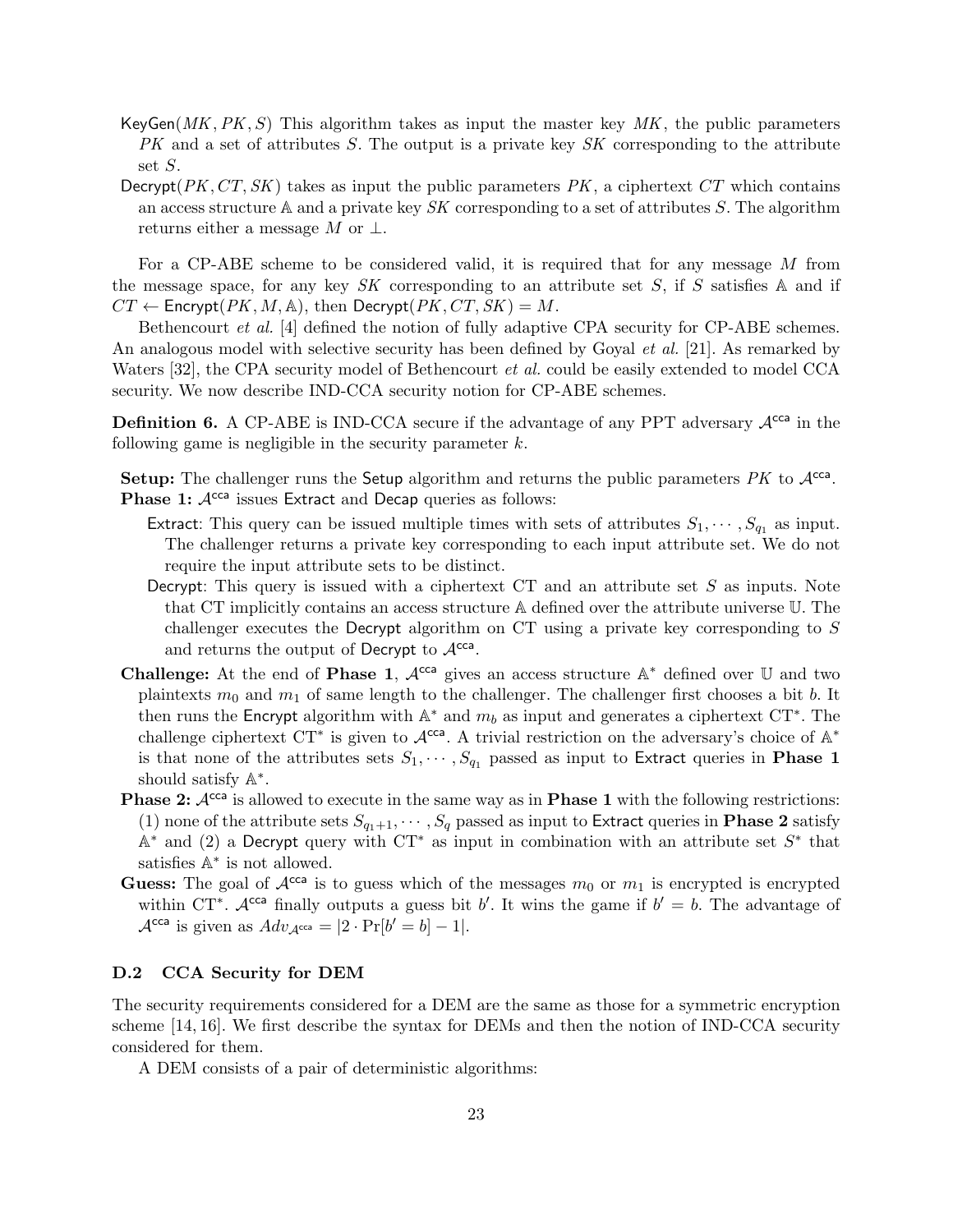- ENC takes as input a message m of arbitrary length and a symmetric key  $K$  of some predetermined length. The output is a ciphertext  $C$  which is computed on  $m$  using  $K$ .
- DEC takes as input a ciphertext C and a symmetric key K of some pre-determined length and outputs either a message m or an error symbol  $\bot$ .

A DEM must satisfy the following soundness property: for all  $K \in \{0,1\}^k$ , and for any message  $m \in \{0,1\}^*$ , we have  $DEC(K,ENC(K,m)) = m$ .

The IND-CCA security model for DEMs has been defined as follows:

- 1. The challenger generates a key  $K$ . The description of the DEM is given to the adversary, while  $K$  is kept secret.
- 2. The adversary is allowed to run until it submits two messages  $m_0$  and  $m_1$  of the same length to the challenger. The challenger selects a random bit  $\theta \in \{0, 1\}$  and encrypts  $m_{\theta}$  using K. The resulting ciphertext  $C^*$  is returned to the adversary.
- 3. The adversary is given access to a decryption oracle only after it receives the challenge ciphertext. It may query issues decryption queries on any input  $C \neq C^*$ . The oracle returns  $m \leftarrow \text{DEC}(K, C)$  to the adversary.
- 4. Finally, the adversary outputs a bit  $\theta'$  and wins the game if  $\theta' = \theta$ . The advantage of the adversary is defined as  $|2 \cdot \Pr[\theta' = \theta] - 1|$ .

Cramer and Shoup [14] presented an IND-CCA construction of a DEM using symmetric key techniques.

#### D.3 Hybrid CP-ABE

Let (Setup,Encapsulation, KeyGen, Decapsulation) and (ENC,DEC) be the given EP-AB-KEM and DEM respectively. We assume that the length of keys generated by the EP-AB-KEM is the same as the length of the keys used by the DEM. Following Cramer and Shoup [14], a hybrid CP-ABE (Setup,Encrypt, KeyGen, Decrypt) can be constructed as follows:

- Setup and KeyGen: The Setup and KeyGen algorithms of the hybrid CP-ABE will remain the same as the corresponding algorithms of the underlying EP-AB-KEM scheme.
- Encrypt( $PK, M, A$ ): This algorithm first runs the encapsulation algorithm of the EP-AB-KEM and obtains a symmetric key-encapsulation pair i.e.,  $(K, C_1) \leftarrow$  Encapsulation(PK, A). It then runs the encryption algorithm of the DEM on the input message using the key K i.e.,  $C_2 \leftarrow$  $ENC(K, M)$ . It returns  $CT = (C_1, C_2)$  as the ciphertext.
- Decrypt( $PK, CT, SK$ ): It first parses the ciphertext  $CT$  as  $(C_1, C_2)$  and returns  $\perp$  if there is any failure in parsing. Otherwise, it first executes the decapsulation algorithm of the EP-AB-KEM to compute a symmetric key i.e.,  $K \leftarrow$  Decapsulation(SK, PK, C<sub>1</sub>). If Decapsulation rejects, it outputs  $\perp$ . Finally, it executes the decryption algorithm of the DEM with  $C_2$  as input using K and extracts the message i.e.,  $M \leftarrow \text{DEC}(K, C_2)$ .

We now restate the theorem of Cramer and Shoup [14] in the context of hybrid CP-ABE as follows.

Theorem 3. If EP-AB-KEM and DEM are IND-CCA secure then so is the hybrid CP-ABE scheme. The advantage of a PPT adversary  $\mathcal{A}^{cpabe}$  against the IND-CCA security of the hybrid CP-ABE scheme is given as